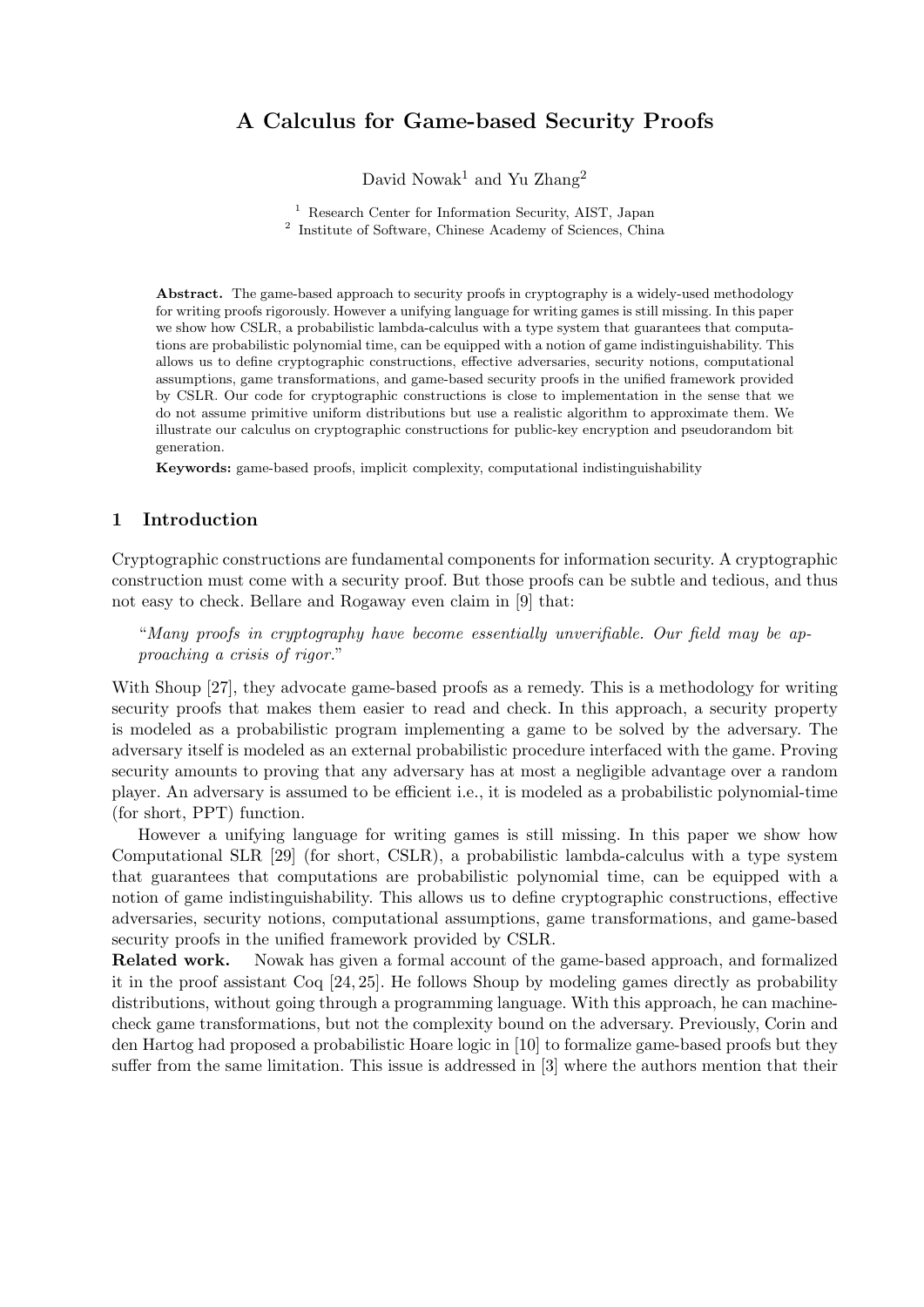implementation includes tactics that can help establishing that a program is PPT. Their approach is direct in the sense that polynomial-time computation is characterized by explicitly counting the number of computation steps. Backes et al. [2] are also working on a similar approach with the addition of higher-order aimed at reasoning about oracles.

The above approaches are limited to the verification of cryptographic algorithms, and cannot deal with their implementations. This issue has been tackled by Affeldt et al. in [1] where, by adding a new kind of game transformation (so-called implementation steps), game-based security proofs can be conducted directly on implementations in assembly language. They have applied their approach to the verification of an implementation in assembly language of a pseudorandom bit generator (PRBG). However they do not address the issue of uniform distributions. Indeed, because computers are based on binary digits, the cardinal of the support of a uniform distribution has to be a power of 2. Even at a theoretical level, probabilistic Turing machines used in the definition of PPT choose random numbers only among sets of cardinal a power of 2 [14]. In the case of another cardinal, the uniform distribution can only either be approximated or rely on code that might not terminate, although it will terminate with a probability equal to 1 [18]. With arbitrary random choices, one can define more distributions than those allowed by the definition of PPT. This raises a fundamental concern that is usually overlooked by cryptographers.

Mitchell et al. have proposed a process calculus with bounded replications and messages to guarantee that those processes are computable in polynomial time [22]. Messages can be terms of OSLR — SLR with a random oracle [21]. Their calculus aim at being general enough to deal with cryptographic protocols, whereas we aim at a simpler calculus able to deal with cryptographic constructions. Blanchet and Pointcheval have implemented CryptoVerif, a semi-automatic tool for making game-based security proofs, also based on a process calculus. Courant et al. have proposed a specialized Hoare logic for analyzing generic asymmetric encryption schemes in the random oracle model [11]. In our work, we do not want to restrict ourselves to generic schemes. Impagliazzo and Kapron have proposed two logics for reasoning about cryptographic constructions [19]. The first one is based on a non-standard arithmetic model, which, they prove, captures probabilistic polynomial-time computations. The second one is built on top of the first one, with rules justifying computational indistinguishability. More recently Zhang has developed a logic for computational indistinguishability on top of Hofmann's SLR [29].

Contributions. We propose to use CSLR [29] to conduct game-based security proofs. Because the only basic type in CSLR is the type for bits, our code for cryptographic constructions is closer to implementation than the code in related work: in particular, we address the issue of uniform distributions by using an algorithm that approximates them.

CSLR does not allow superpolynomial-time computations (i.e., computations that are not bounded above by any polynomial) nor arbitrary uniform choices. Although this restriction makes sense for the cryptographic constructions and the adversary, the game-based approach to cryptographic proofs does not preclude the possibility of introducing games that perform superpolynomialtime computations or that use arbitrary uniform distributions. They are just idealized constructions that are used to defined security notions but are not meant to make their way into implementations. We thus extend CSLR into CSLR+ that allows for superpolynomial-time computations and arbitrary uniform choices. However the cryptographic constructions and the adversary will be constrained to be terms of CSLR.

We propose a notion of game indistinguishability. Although, it is not stronger than the notion of computational indistinguishability of [29], it is simpler to prove and well-suited for formalizing game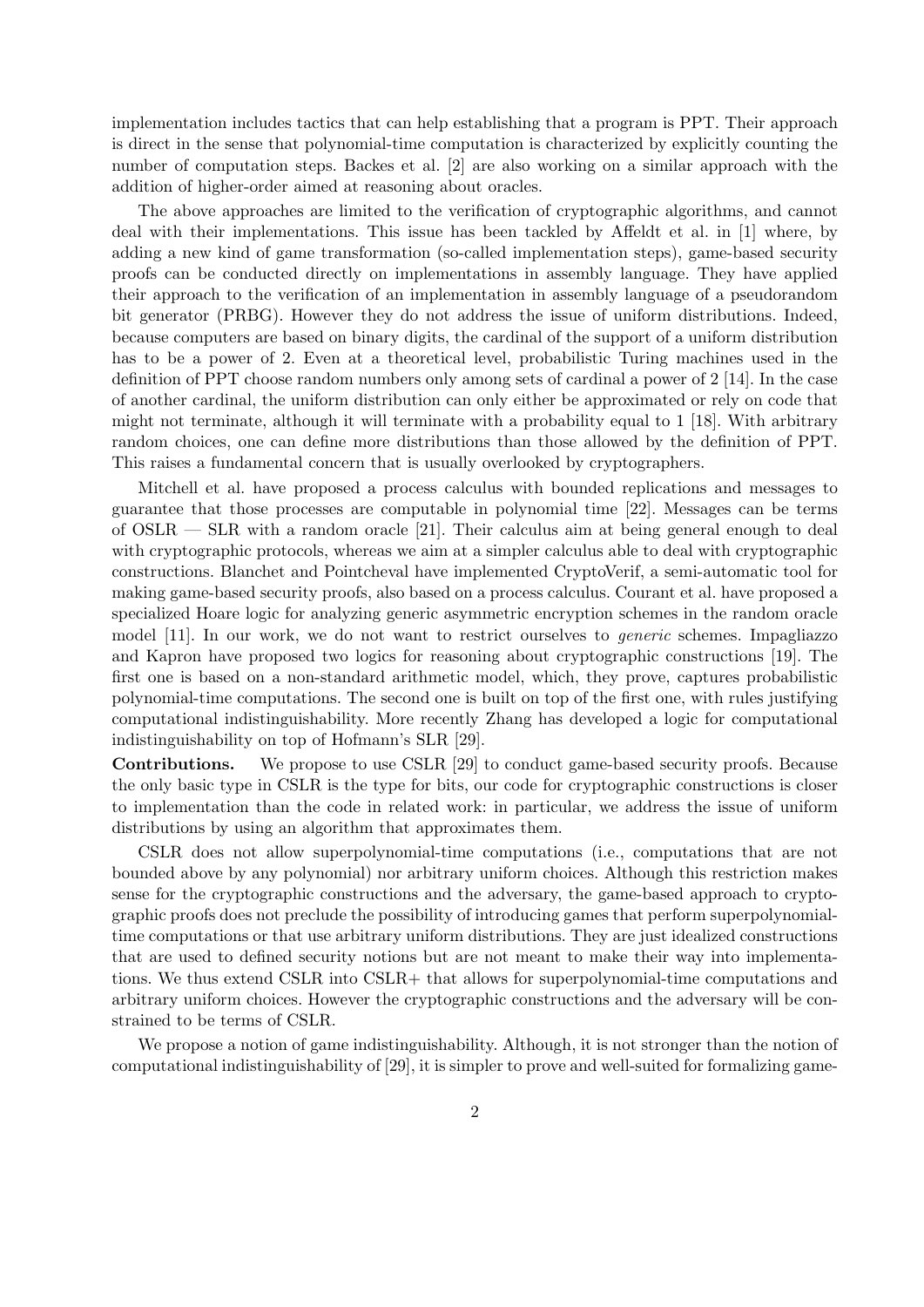based security proofs. We indeed show that this notion allows to easily model security definitions and computational assumptions. Moreover we show that computational indistinguishability implies game indistinguishability, so that we can reuse as it is the equational proof system of [29]. We illustrate the usability of our approach by: proving formally in our proof system for CSLR that an implementation in CSLR of the public-key encryption scheme ElGamal is semantically secure; and by formalizing the pseudorandom bit generator of Blum, Blum and Shub with the related security definition and computational assumption.

Compared with [2] and [3], our approach has the advantage that it can automatically prove (by type inference [16]) that a program is PPT [17].

Outline. We introduce CSLR in Section 2, and use it in Section 3 to define cryptographic constructions. We also discuss in Section 3 the problem of approximating uniform sampling from sets of arbitrary size using just fair coin tosses. In Section 4, we introduce the notion of game indistinguishability that we use to define security notions (using higher-order) and game transformations. We deal with the example of ElGamal in Section 5. In Section 6, we extend CSLR with superpolynomial-time primitives and arbitrary uniform choices to be used in intermediate games, and we illustrate this extension on the pseudorandom bit generator of Blum, Blum and Shub. Finally, we conclude in Section 7.

## 2 Computational SLR

Bellantoni and Cook have proposed to replace the model of Turing machines by their safe recursion scheme which defines exactly functions that are computable in polynomial time on a Turingmachine [4]. This is an intrinsic, purely syntactic mechanism: variables are divided into safe variables and normal variables, and safe variables must be instantiated by values that are computed using only safe variables; recursion must take place on normal variables and intermediate recursion results are never sent to normal variables. When higher-order recursors are concerned, it is also required that step functions must be linear, i.e., intermediate recursive results can be used only once in each step. Thanks to those syntactic restrictions, exponential-time computations are avoided. This is an elegant approach in the sense that polynomial-time computation is characterized without explicitly counting the number of computation steps.

Hofmann later developed a functional language called SLR to implement safe recursion [16, 17]. It provides a complete characterization through typing of the complexity class of probabilistic polynomial-time computations. He introduces a type system with modality to distinguish between normal variables and safe variables, and linearity to distinguish between normal functions and linear functions. He proves that well-typed functions of a proper type are exactly polynomialtime computable functions. Moreover there is a type-inference algorithm that can automatically determine the type of any expression [16]. Mitchell et al. have extended SLR by adding a random bit oracle to simulate the oracle tape in probabilistic Turing-machines [21].

More recently, Zhang has introduced CSLR, a non-polymorphic version of SLR extended with probabilistic computations and a primitive notion of bitstrings [29]. His use of monadic types [23], allows for an explicit distinction in CSLR between probabilistic and purely deterministic functions. It was not possible with the extension by Mitchell et al. [21]. We recall below the definition of CSLR and its main property.

Types. Types are defined by:

$$
\tau, \tau', \ldots \ ::= \ \mathsf{Bits} \ | \ \tau \times \tau' \ | \ \Box \tau \to \tau' \ | \ \tau \to \tau' \ | \ \tau \multimap \tau' \ | \ \mathsf{T}\tau
$$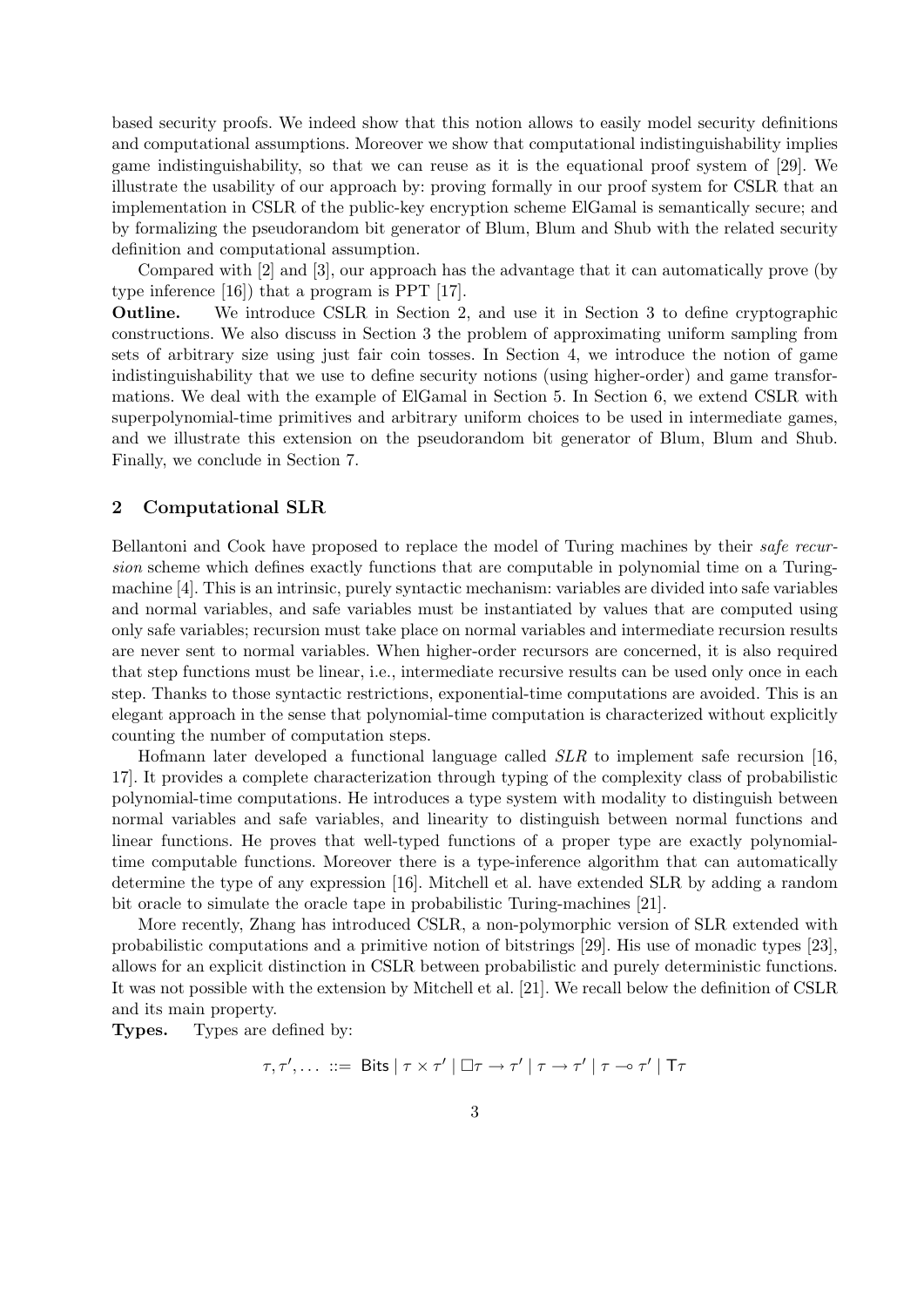Bits is the base type for bitstrings. The monadic types  $T_{\tau}$  capture probabilistic computations that produce a result of type  $\tau$ . All other types are from Hofmann's SLR [17].  $\tau \times \tau'$  are cartesian product types. There are three kinds of functions:  $\Box \tau \rightarrow \tau'$  are types for modal functions with no restriction on the use of their argument;  $\tau \to \tau'$  are types for non-modal functions where the argument must be a safe value;  $\tau \to \tau'$  are types for linear functions where the argument can only be used once. Note that linear types are not necessary when we do not have higher-order recursors, which are themselves not necessary for characterizing PTIME computations but can ease and simplify the programming of certain functions (such as defining the Blum-Blum-Shub pseudorandom bit generator in Section 3).

SLR also have a sub-typing relation <: between types. In particular, the sub-typing relation between the three kinds of functions is:  $\tau \to \tau' \lt : \tau \to \tau' \lt : \Box \tau \to \tau'$ . We also have Bits  $\to$  $\tau$  <: Bits  $\sim$   $\tau$ , stating that bitstrings can be duplicated without violating linearity. The subtyping relation is inherited from CSLR, with an additional rule saying that the constructor T preserves sub-typing [29].

Expressions. Expressions of CSLR are defined by the following grammar:

$$
e_1, e_2, \ldots ::= x \mid \text{nil} \mid B_0 \mid B_1 \mid \text{case}_{\tau} \mid \text{rec}_{\tau} \mid \lambda x. e \mid e_1 e_2
$$
  
 
$$
\mid \langle e_1, e_2 \rangle \mid \text{proj}_1 e \mid \text{proj}_2 e \mid \text{rand} \mid \text{return}(e) \mid \text{bind } x \leftarrow e_1 \text{ in } e_2
$$

 $B_0$  and  $B_1$  are two constants for constructing bitstrings: if u is a bitstring,  $B_0u$  (respectively,  $B_1u$ ) is the new bitstring with a bit 0 (respectively, 1) added at the left end of u. case, is the constant for case distinction:  $case_{\tau}(n,\langle e, f_0, f_1 \rangle)$  tests the bitstring n and returns e if n is an empty bitstring,  $f_0(n)$  if the first bit of n is 0 and  $f_1(n)$  if the first bit of n is 1. rec<sub>t</sub> is the constant for recursion on bitstrings:  $\text{rec}_{\tau}(e, f, n)$  returns e if n is empty, and  $f(n, \text{rec}_{\tau}(e, f, n'))$  otherwise, where n' is the part of the bitstring  $n$  with its first bit cut off. rand returns a random bit 0 or 1, each with the probability  $\frac{1}{2}$  return(e) is the trivial (deterministic) computation which returns e with probability 1. bind  $x \leftarrow e_1$  in  $e_2$  is the sequential computation which first computes the probabilistic computation  $e_1$ , binds its result to the variable x, then computes  $e_2$ . All other expressions are from Hoffman's SLR [17].

To ease the reading of CSLR terms, we shall use some syntactic sugar and abbreviations in the rest of the paper:

- $\lambda$ . e represents  $\lambda x$ . e when x does not occur as a free variable in e;
- $x \stackrel{\$}{\leftarrow} e_1; e_2$  represents the probabilistic sequential computation bind  $x \leftarrow e_1$  in  $e_2;$
- $x \leftarrow e_1$ ;  $e_2$  represents the deterministic sequential (call-by-value) computation  $(\lambda x . e_2)e_1$ ;
- if e then  $e_1$  else  $e_2$  represents a simple case distinction case $(e, \langle e_2, \lambda \ldots e_2, \lambda \ldots e_1 \rangle)$ , which tests the first bit of e: if it is 1 then  $e_1$  is executed, otherwise  $e_2$  is executed;
- when a program F is defined recursively by  $\lambda n \cdot \text{rec}_{\tau}(e_1, e_2, n)$ , we often write the definition as:

$$
F \stackrel{\text{def}}{=} \lambda n \text{ if } n \stackrel{?}{=} \texttt{nil} \text{ then } e_1 \text{ else } e_2(n, F(\textit{tail}(n))),
$$

where  $\frac{y}{x}$  and **tail** are respectively the equality test between two bitstrings and the function that remove the left-most bit from a bitstring. These functions can be defined in CSLR [29].

**Type system.** Typing assertions of expressions are of the form  $\Gamma \vdash t : \tau$ , where  $\Gamma$  is a typing context that assigns types and aspects (inherited from Hofmann's system) to variables. Intuitively, an aspect specifies how the variable can be used in the program. For instance, a linear aspect forces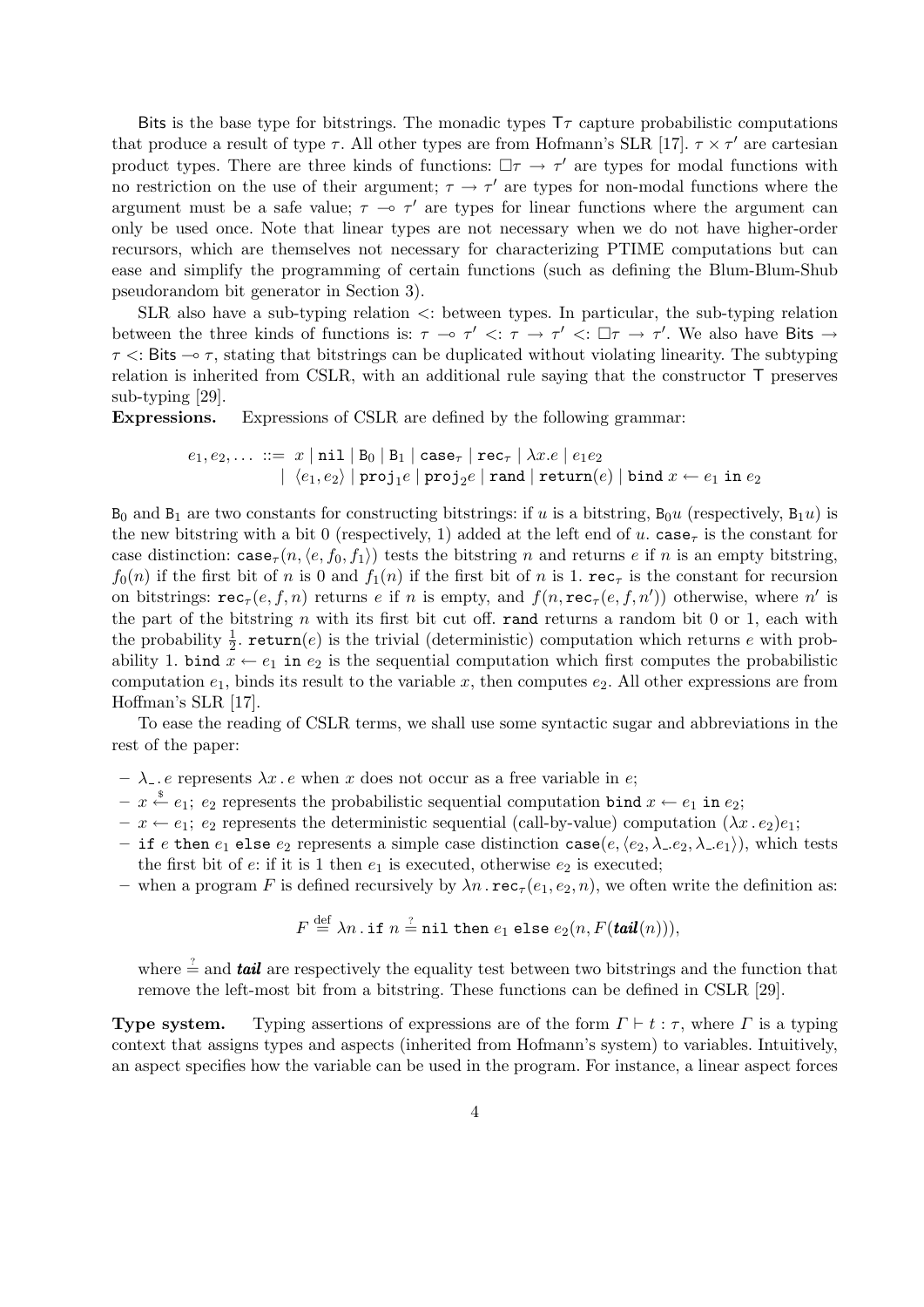that the variable can be used only once. A typing context is typically written as a list of bindings  $x_1$ :<sup>*a*<sub>1</sub></sup>  $\tau_1, \ldots, x_n$ :<sup>*a<sub>n</sub>*</sup>  $\tau_n$ , where  $a_1, \ldots, a_n$  are aspects. The type system for CSLR can be found in [29]. Operational semantics. We can define a reduction system for the computational SLR, and prove that every closed term has a canonical form. In particular, the canonical form of type Bits is:

$$
b ::= \mathtt{nil} \mid \mathtt{B}_0 b \mid \mathtt{B}_1 b.
$$

If u is a closed term of type Bits, we write  $|u|$  for its length. We define the length of a bitstring on its canonical form b:

$$
|\textbf{nil}| = 0,
$$
  $|B_i b| = |b| + 1$   $(i = 0, 1).$ 

If  $e$  is a closed program of type TBits and all possible results of  $e$  are of the same length, we write  $|e|$  for the length of its result bitstrings.

The language deals with bitstrings, but in many discussions of cryptography, it will be more

convenient to see them as integers. We write  $b$  for the integer value of the bitstring  $b$ .<br>**Denotational semantics.** The denotational semantics of CSLR is defined bas The denotational semantics of CSLR is defined based on a settheoretic model [29]. We write  $\mathbb B$  for the set of bitstrings, with a special element  $\epsilon$  denoting the empty bitstring. To interpret the probabilistic computations, we adopt the probabilistic monad defined in [26]: if A is set, we write  $\mathcal{D}_A : A \to [0,1]$  for the set of probability mass functions over A. The original monad in [26] is defined using measures instead of mass functions, and is of type  $(2^A \rightarrow [0,\infty]) \rightarrow [0,\infty],$  where  $2^A$  denotes the set of all subsets of A, so that it can also represent computing probabilities over infinite data structure, not just discrete probabilities. But for the sake of simplicity, in this paper as well as in [29] we work on mass functions instead of measures. Note that the monad is not the one defined in [21], which is used to keep track of the bits read from the oracle tape rather than reasoning about probabilities.

When d is a mass function of  $\mathcal{D}_A$  and  $a \in A$ , we also write  $\Pr[d \leadsto a]$  for the probability  $d(a)$ . If there are finitely many elements in  $d \in \mathcal{D}_A$ , we can write d as  $\{(a_1, p_1), \ldots, (a_n, p_n)\}\)$ , where  $a_i \in A$ and  $p_i = d(a_i)$ . When we restrict ourselves to finite distributions, our monad becomes identical to the one used in [24, 25].

With this monad, every computation type  $T\tau$  in CSLR will be interpreted as  $\mathcal{D}_{\llbracket \tau \rrbracket}$ , where  $\llbracket \tau \rrbracket$  is<br>interpreted as  $\mathcal{D}_{\llbracket \tau \rrbracket}$ , where  $\llbracket \tau \rrbracket$  is the interpretation of  $\tau$ . Expressions are interpreted within an environment which maps every free variable to an element of the corresponding type. In particular, the two computational constructions are interpreted as:

$$
\begin{aligned} &\text{[return}(e) \rrbracket_{\rho} = \{ (\llbracket e \rrbracket_{\rho}, 1) \} \\ &\text{[x \overset{\$}{\leftarrow} e_1$; e_2} \rrbracket_{\rho} = \underline{\lambda} v \cdot \sum_{v' \in \llbracket \tau \rrbracket} \llbracket e_2 \rrbracket_{\rho[x \mapsto v']} (v) \times \llbracket e_1 \rrbracket_{\rho} (v') \end{aligned}
$$

where  $\tau$  is the type of x (or  $T\tau$  is the type of e<sub>1</sub>). Interpretation of other types and expressions is given in [29].

The main property of CSLR [21, 29] is:

**Theorem 1.** The set-theoretic interpretations of closed terms of type  $\Box$ Bits  $\rightarrow$  TBits in CSLR define exactly functions that can be computed by a probabilistic Turing machine in polynomial time.

This theorem implies that CSLR is expressive enough to model an adversary and to implement cryptographic constructions, as they both are probabilistic polynomial-time functions. We remark that adversaries can return values of types other than Bits (e.g., tuples of bitstrings), but we can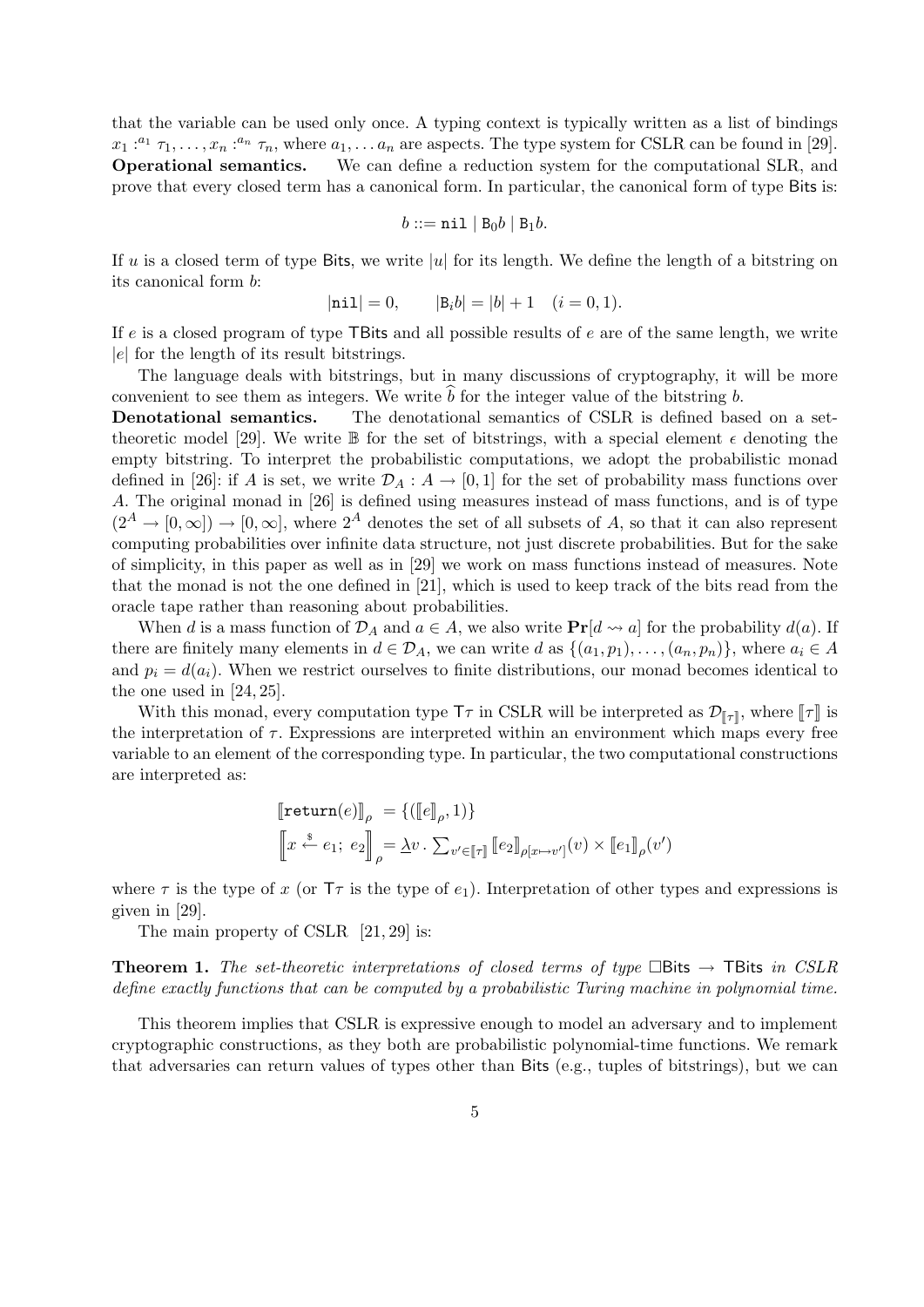always define adversaries as a PPT function of type  $\Box$  Bits  $\rightarrow$  TBits by adopting some encoding of different types of values into bitstrings, so the theorem still applies. The same is true in case of functions with multiple arguments: we can uncurrify them and then adopt some encoding so that the theorem still applies.

An example of PPT function. The random bitstring generation is defined as follows:

$$
\mathit{rs} \stackrel{\text{def}}{=} \lambda n \text{ if } (n \stackrel{?}{=} \text{nil}) \text{ then } \text{return}(\text{nil}) \\ \text{else } b \stackrel{\$}{\leftarrow} \text{rand}; u \stackrel{\$}{\leftarrow} \mathit{rs}(\text{tail}(n)); \text{ return}(b \bullet u)
$$

where • denotes the concatenation operation of bitstrings, which can be programmed and typed in CSLR [29]. **rs** receives a bitstring and returns a uniformly random bitstring of the same length. It can be checked that  $\vdash rs : \Box \text{Bits} \rightarrow \text{TBits}.$ 

## 3 Cryptographic constructions in CSLR

Uniform distributions are ubiquitous in cryptography. However modern computers are based on binary digits, and thus in implementations the cardinal of the support of a uniform distribution has to be a power of 2. In case of a different cardinal, such a distribution can be approximated by repeatedly selecting a random value in a larger distribution whose cardinal is a power of 2, until one obtain a value in the desired range or reach the maximal number of allowed attempts (timeout, which determines the precision of the approximation). In the latter case a default value is returned. We implement this pseudo-uniform sampling in CSLR as follows:

$$
\text{zrand} \stackrel{\text{def}}{=} \lambda n \cdot \lambda t \cdot \text{if } t \stackrel{?}{=} \text{nil then return}(0^{|n|})
$$
\n
$$
\text{else } v \stackrel{\$}{\leftarrow} \text{rs}(n); \text{ if } v \ge n \text{ then } \text{zrand}(n, \text{tail}(t))
$$
\n
$$
\text{else return}(v)
$$

The program takes two arguments: the sampling range (represented by the value  $\hat{n}$ ) and the timeout (represented by |t|). The test  $\geq$  can be programmed in CSLR. The timeout is represented by the length of the bitstring  $t$  for the sake of simplicity and readability of the program, but an alternative representation of using  $\hat{t}$  as the timeout is certainly acceptable.

The program **zrand** uses  $u = 2^{\lceil \log_2 \hat{n} \rceil}$  as the cardinal of the larger distribution and makes samplings in this distribution. The probability that one sampling falls outside the desired range is  $\frac{u-\widehat{n}}{u}$ , thus probability that |t| consecutive attempts fail is  $\left(\frac{u-\widehat{n}}{u}\right)^{|t|}$ . **zrand** will return  $0^{|n|}$  as the default value after |t| consecutive failures, so the probability that a value smaller than  $\hat{n}$  but other than  $0^{|n|}$  is returned is  $\frac{1-(\frac{u-\widehat{n}}{n})^{|t|}}{\widehat{n}}$ , and the probability that  $0^{|n|}$  is returned is  $\frac{1+(\widehat{n}-1)\cdot(\frac{u-\widehat{n}}{u})^{|t|}}{\widehat{n}}$ .

Similarly, a finite group can be encoded in CSLR and multiplication and group exponentiation can be programmed (as implied by Theorem 1). In the sequel, we shall write  $\mathbb{Z}_q$  (q a bitstring) for the set of binaries (of the equal length of q) of  $\{0, 1, \ldots, \hat{q} - 1\}$ , and  $\mathbb{Z}_q^{\$}$  for the truly uniform distribution from  $\mathbb{Z}$ distribution from  $\mathbb{Z}_q$ .

The public-key encryption scheme ElGamal. Let G be a finite cyclic group of order q (depending on the security parameter  $\eta$ ) and  $\gamma \in G$  be a generator. The ElGamal encryption scheme [13] can be implemented in CSLR by the following programs:

– Key generation:

$$
\textit{KG} \stackrel{\text{def}}{=} \lambda \eta \ldotp x \stackrel{\hspace{0.1em}\mathsf{\scriptscriptstyle\$}}{\leftarrow} \textit{zrand}(q, \eta); \ \texttt{return}(\gamma^x, x)
$$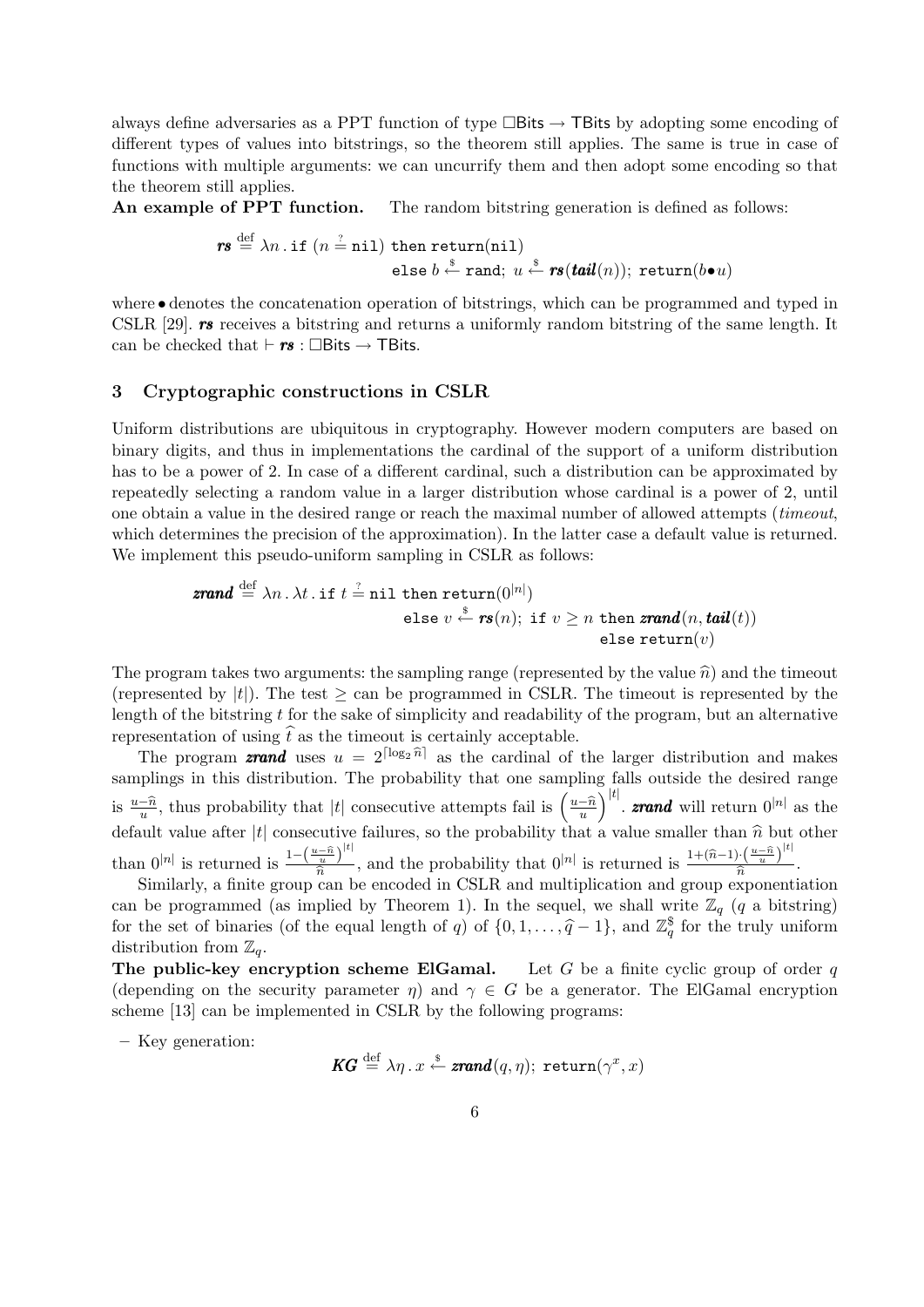KG is of type  $\Box$ Bits  $\rightarrow$  T(Bits  $\times$  Bits).

– Encryption:

**Enc** 
$$
\stackrel{\text{def}}{=} \lambda \eta \cdot \lambda pk \cdot \lambda m \cdot y \stackrel{\$}{\leftarrow} \text{zrand}(q, \eta); \text{return}(\gamma^y, pk^y * m)
$$

**Enc** is of type  $\Box$  Bits  $\rightarrow$  Bits  $\rightarrow$  Bits  $\rightarrow$  T(Bits  $\times$  Bits).

– Decryption:

 $\bm{Dec} \stackrel{\rm def}{=} \lambda \eta$  .  $\lambda sk$  .  $\lambda c$  .  $\texttt{proj}_2(c) * (\texttt{proj}_1(c)^{sk})^{-1}$ 

**Dec** is of type  $\Box$  Bits  $\rightarrow$  Bits  $\rightarrow$  Bits, which does not involve monadic type because decryption is deterministic.

Note that when encoding cryptographic constructions in CSLR, we put the security parameter  $n$ explicitly as the argument of the programs. However, as we work on bitstrings in CSLR, the security parameter in traditional cryptographic contexts actually corresponds to  $|\eta|$  here. In the case of ElGamal encryption, the group order q will be determined by  $\eta$ . Particularly, for the encryption scheme to be semantically secure, we must choose a suitable group such that the DDH assumption holds, and its order will be necessarily exponential in  $|\eta|$ . There are efficient algorithms which computes a suitable DDH group given  $\eta$ , hence can be programmed in CSLR [8].

In the implementation of **KG** and **Enc**, the security parameter  $\eta$  is used directly as the timeout of **zrand**. A more general implementation would instantiate the timeout by a polynomial of  $|\eta|$ , i.e., **zrand**  $(q, p(\eta))$  where p is a well-typed SLR function of type  $\Box$  Bits  $\rightarrow$  Bits. The choice of p will affect the final distribution of the program and consequently the advantage of adversaries in security games or experiments, but that remains negligible. It is possible to use CSLR to deal with exact security and the exact timeout with  $p$  is necessary in that case. In this paper, we use the specific timeout for the sake of clarity.

The Blum-Blum-Shub pseudorandom bit generator. The BBS generator defined in [7] is a deterministic function and can be programmed in CSLR as follows:

**BBS** 
$$
\stackrel{\text{def}}{=} \lambda \eta \cdot \lambda l \cdot \lambda s \cdot \mathbf{bbsrec}(\eta, l, s^2 \text{mod } n)
$$

where **bbsrec** is defined recursively as

**bbsrec** 
$$
\stackrel{\text{def}}{=} \lambda \eta \cdot \lambda l \cdot \lambda x \cdot \text{if } l = \text{nil then nil else } \text{parity}(x) \bullet \text{bbsrec}(\eta, \text{tail}(l), x^2 \text{mod } n).
$$

where n is determined by the security parameter  $\eta$ . **BBS** is a well typed SLR-function of type  $\Box$ Bits  $\rightarrow$  Bits  $\rightarrow$  Bits, with the second argument being the length of the resulted pseudorandom bitstring and the third argument being the seed.

## 4 Game indistinguishability

In game-based proofs, an adversary involved in a game can be an arbitrary probabilistic polynomialtime program, hence it can be encoded as a CSLR program of type  $\Box$ Bits  $\rightarrow$  T $\tau$ , where the security parameter will bound its running time, and  $\tau$  is the type of messages returned by the adversary. In CSLR, a game is a closed higher-order CSLR function of type  $\Box$ Bits  $\rightarrow (\Box$ Bits  $\rightarrow$  T $\tau$ )  $\rightarrow$  TBits that returns one bit.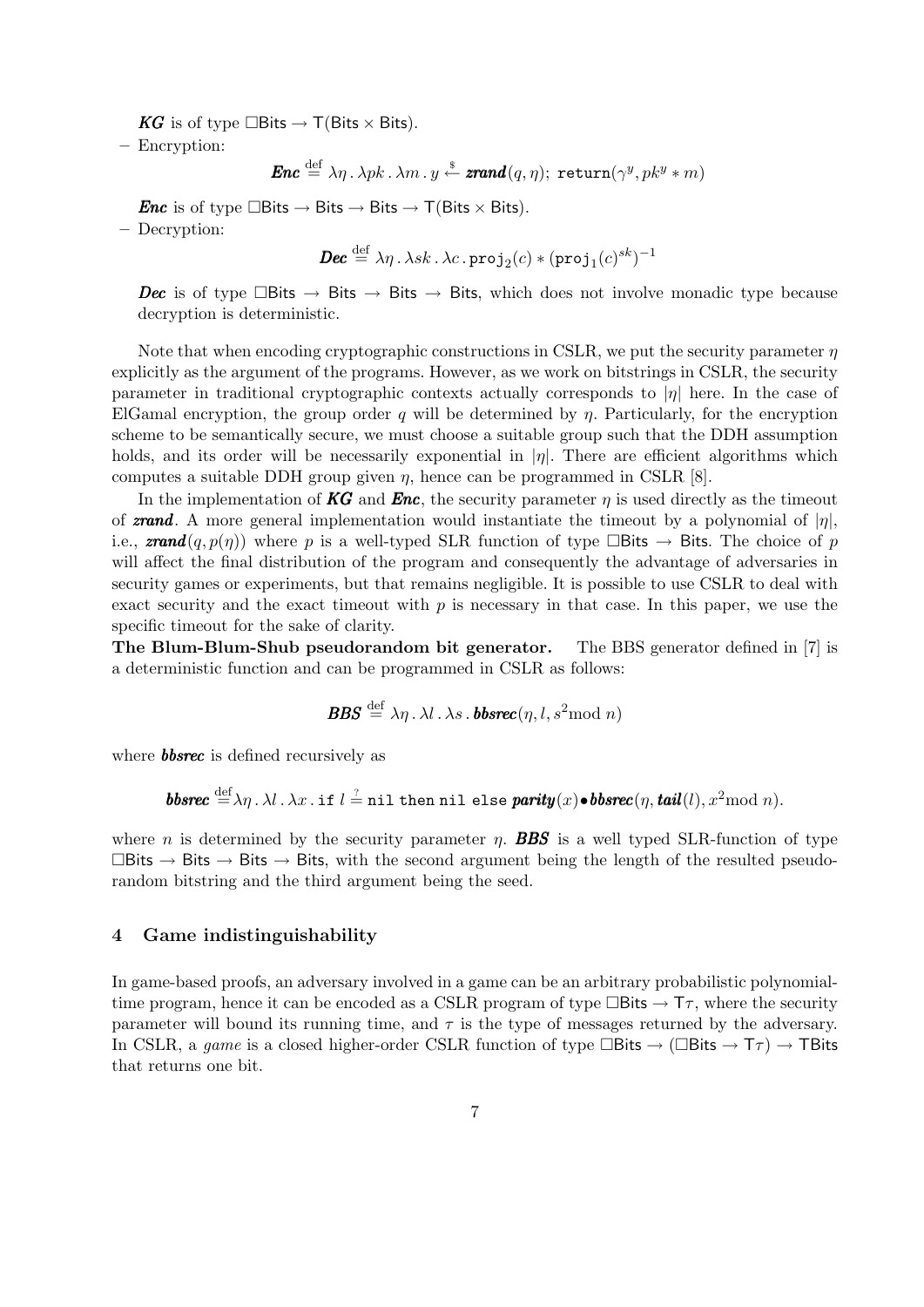**Definition 1 (Game indistinguishability).** Two CSLR games  $g_1$  and  $g_2$  are game indistinguishable (written as  $g_1 \approx g_2$ ) if for every term A such that  $\vdash A : \Box$ Bits  $\rightarrow \top \tau$ , and every positive polynomial P, there exists some  $N \in \mathbb{N}$  such that for all bitstring  $\eta$  with  $|\eta| \geq N$ ,

$$
|\mathbf{Pr}[\llbracket g_1(\eta,\mathcal{A})\rrbracket \leadsto 1] - \mathbf{Pr}[\llbracket g_2(\eta,\mathcal{A})\rrbracket \leadsto 1]| < \frac{1}{P(|\eta|)}
$$

We introduce the notion of game indistinguishability typically for representing game transformations in game-based security proofs. A more general notion of computational indistinguishability in cryptography has been defined in the original CSLR system [29].

Definition 2 (Computational indistinguishability [29]). Two CSLR terms  $f_1$  and  $f_2$ , both of type  $\Box$ Bits  $\rightarrow \tau$ , are computationally indistinguishable (written as  $f_1 \simeq f_2$ ) if for every closed CSLR term A of type  $\Box$ Bits  $\rightarrow \tau \rightarrow$  TBits and every positive polynomial P, there exists some  $N \in \mathbb{N}$ such that for all bitstring  $\eta$  with  $|\eta| \geq N$ 

$$
|\mathbf{Pr}[\mathcal{A}(\eta, f_1(\eta))] \leadsto \epsilon] - \mathbf{Pr}[\mathcal{A}(\eta, f_2(\eta))] \leadsto \epsilon]| < \frac{1}{P(|\eta|)}
$$

where  $\epsilon$  denotes the empty bitstring.

This definition is a reformulation of Definition 3.2.2 of [14] in CSLR. In particular, a CSLR term of type  $\Box$ Bits  $\rightarrow$  T $\tau$  defines a so-called probabilistic *ensemble*.

Intuitively, the difference between the two notions of indistinguishability is that, computational indistinguishability allows for any arbitrary use of the compared terms by the adversary, while the game indistinguishability provides more control over the adversary as it is usual in game-based security definitions. Hence, game indistinguishability is no stronger than computational indistinguishability as proved in the following proposition. This is why we can sometimes use the CSLR proof system, which is designed for proving computational indistinguishability, for proving game indistinguishability.

Proposition 1. Computational indistinguishability implies game indistinguishability.

*Proof.* Let  $g_1$  and  $g_2$  be two arbitrary games of type  $\Box$  Bits  $\rightarrow (\Box$  Bits  $\rightarrow T\tau) \rightarrow \top$  Bits. For every adversary A of type  $\Box$ Bits  $\rightarrow$  T $\tau$ , construct the following adversary A':

$$
\lambda \eta \cdot \lambda g \cdot b \stackrel{\hspace{0.1em}\mathsf{\scriptscriptstyle\$}}{\leftarrow} g(\mathcal{A});
$$
\n
$$
\text{if } b \stackrel{\hspace{0.1em}\mathsf{\scriptscriptstyle\$}}{\leftarrow} 1 \text{ then return(nil) else return}(0).
$$

Clearly,  $\Pr[\mathcal{A}'(\eta, g_i(\eta))] = \text{nil} = \Pr[\mathcal{g}_i(\eta, \mathcal{A})] = 1]$ , and because  $g_1$  and  $g_2$  are computationally indictinguishble.  $\Pr[\mathcal{A}'(g, g_i(\eta))] = \text{nil}$   $\Pr[\mathcal{A}'(g, g_i(\eta))] = \text{nil}$  is positively indistinguishable,  $\Pr[\lbrack\!\lbrack \mathcal{A}'(\eta,g_1(\eta))\rbrack\!\rbrack = \texttt{nil} - \Pr[\lbrack\!\lbrack \mathcal{A}'(\eta,g_2(\eta))\rbrack\!\rbrack = \texttt{nil} \rbrack$  is negligible.

We will also use the program equivalence defined in [29]. Roughly speaking, two terms  $e_1$  and  $e_2$ are equivalent (written  $e_1 \equiv e_2$ ) if they have the same denotational semantics in any environment. Our further development in CSLR also relies on the following lemma about **zrand**:

**Lemma 1.** Let q be a CSLR bitstring. The probabilistic ensemble  $[\lambda \eta \cdot \textbf{zrand}(q, \eta)]$  and the ensemble of truly uniform distributions  $\mathbb{Z}_q^{\$}$  are computationally indistinguishable, i.e., for every closed CSLR term A of type  $\Box$ Bits  $\rightarrow \tau \rightarrow$  TBits and every positive polynomial P, there exists some  $N \in \mathbb{N}$  such that for all bitstring  $\eta$  with  $|\eta| \geq N$ 

$$
\big|\mathbf{Pr}[\llbracket \mathcal{A}(\eta, \textbf{zrand}(q,\eta))\rrbracket \leadsto \epsilon] - \mathbf{Pr}[\llbracket \mathcal{A}(\eta)\rrbracket(\mathbb{Z}_q^{\$}) \leadsto \epsilon] \big| < \frac{1}{P(|\eta|)}.
$$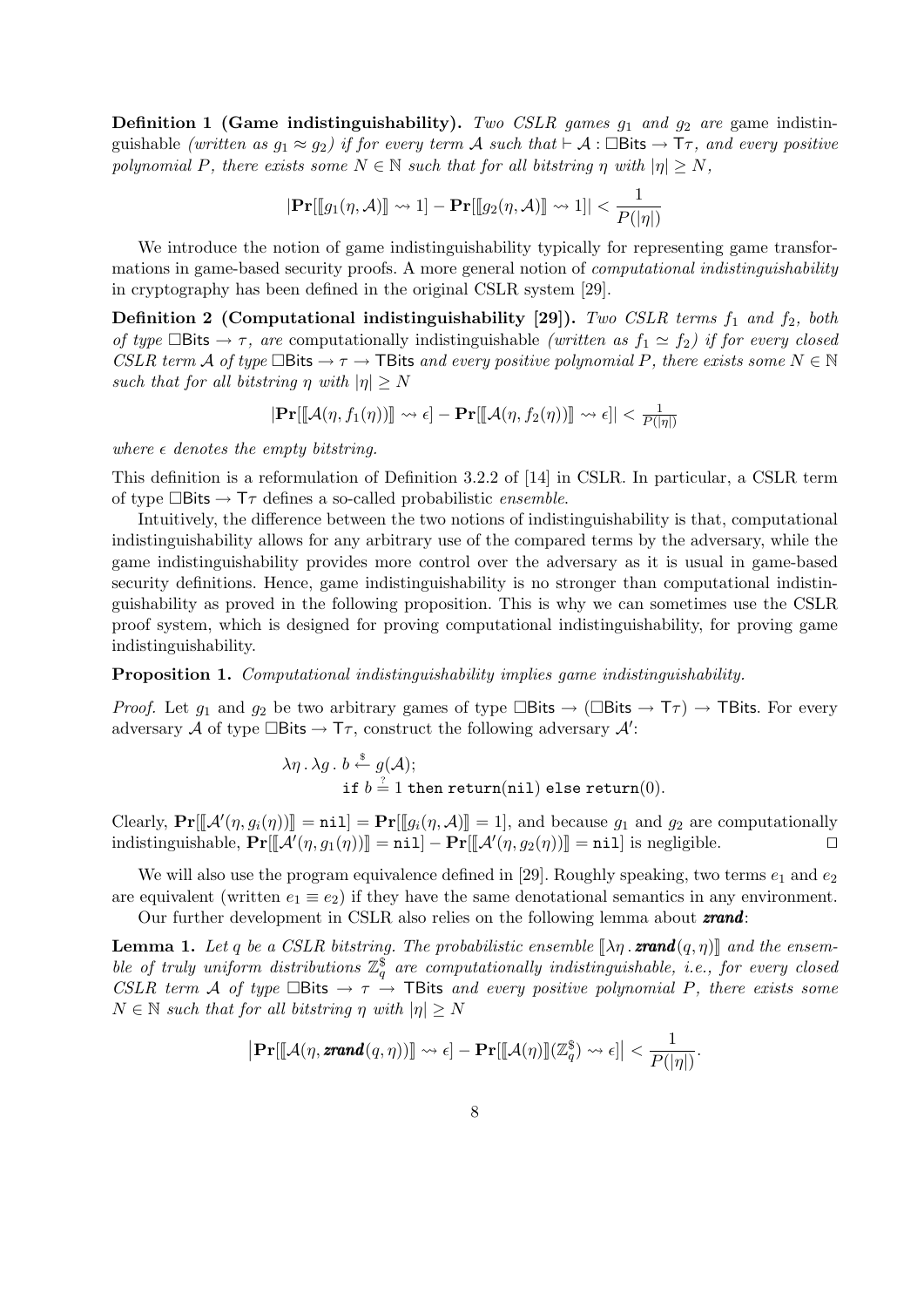Proof. We show that the two ensembles are *statistically close*:

$$
\frac{1}{2} \cdot \Sigma_{v \in \mathbb{Z}_q} \left| \mathbf{Pr}[\left[ \mathbf{zrand}(q, \eta) \right] \leadsto v] - \mathbf{Pr}[\mathbb{Z}_q^{\$} \leadsto v] \right|
$$
\n
$$
= \frac{1}{2} \cdot \left( \left| \frac{1 + (\widehat{q} - 1) \cdot \varepsilon}{\widehat{q}} - \frac{1}{\widehat{q}} \right| + (\widehat{q} - 1) \cdot \left| \frac{1 - \varepsilon}{\widehat{q}} - \frac{1}{\widehat{q}} \right| \right)
$$
\n
$$
= \frac{\widehat{q} - 1}{\widehat{q}} \cdot \varepsilon
$$

is negligible with respect to  $|\eta|$ , where  $\varepsilon = \left(\frac{u-\widehat{q}}{u}\right)^{|\eta|}$  and  $u = 2^{\lceil \log_2 \widehat{n} \rceil}$ . We can then conclude because statistical closeness implies computational indistinguishability (cf. Section 3.2.2 of [14]).

#### 4.1 Security notions

Security notions can be defined in term of game indistinguishability. We show how to use it to define some common security notions in cryptography.

**Semantic security.** An public-key encryption scheme ( $KG$ ,  $Enc$ ,  $Dec$ ) is said to be *semantically* secure [15] if:

$$
\lambda \eta \cdot \lambda \mathcal{A} \cdot (pk, sk) \stackrel{\text{s}}{\leftarrow} \mathbf{KG}(\eta);\n(m_0, m_1, \mathcal{A}') \stackrel{\text{s}}{\leftarrow} \mathcal{A}(\eta, pk);\nb \stackrel{\text{s}}{\leftarrow} \mathtt{rand};\nc \stackrel{\text{s}}{\leftarrow} \mathbf{Enc}(\eta, m_b, pk); \approx \lambda \eta \cdot \lambda \mathcal{A} \cdot \mathtt{rand}\nb' \stackrel{\text{s}}{\leftarrow} \mathcal{A}'(c);\n\quad \mathtt{return}(b' \stackrel{\text{?}}{=} b)
$$

where A and A' are functions of respective types  $\Box$ Bits  $\rightarrow \tau_k \rightarrow \mathsf{T}(\tau_m \times \tau_m \times (\tau_e \rightarrow \mathsf{TBits}))$  and  $\tau_e \to \text{TBits}$ . Note that  $\tau_k$ ,  $\tau_e$  and  $\tau_m$  are the respective types of public keys, cipher-texts and plaintexts, which can be tuples of bitstrings that are distinguished in the language. Roughly speaking, it means that any adversary  $A$  playing the semantic security game (left-side game) cannot do significantly better than a random player (right-side game). The semantic security game is to be read as follows: A pair  $(pk, sk)$  of public and secret keys is generated; the public key pk is passed to the adversary A which returns two messages  $m_1, m_2$  and a function  $\mathcal{A}'$ , which can be seen as the continuation of the adversary  $A$  and contains necessary information that  $A$  has already obtained; one of the messages  $m_b$ , is selected at random and encrypted with the public key  $pk$ ; the obtained cipher-text c is then passed to the function  $A'$ , which returns its guess b' for the selected message; the result of the game is whether the adversary is right or not.

**Left-bit unpredictability.** An SLR-function  $F$  is *left-bit unpredictable* if:

$$
\lambda \eta \cdot \lambda \mathcal{A} \cdot s \stackrel{\text{s}}{\leftarrow} \text{zrand}(q, \eta); \ u \leftarrow F(\eta, s); \\
 b \stackrel{\text{s}}{\leftarrow} \mathcal{A}(\eta, \text{tail}(u)); \ \text{return}(b \stackrel{\text{?}}{=} \text{head}(u)) \approx \lambda \eta \cdot \lambda \mathcal{A} \cdot \text{rand}
$$
 (1)

where A is of type  $\Box$  Bits  $\rightarrow$  Bits  $\rightarrow$  Bits. Roughly speaking, it means that any adversary A playing the unpredictability game (left-side game) cannot do significantly better than a random player (right-side game). The left-bit unpredictability game is to be read as follows: a seed s is selected at random in a set of cardinal q; the function  $F$  is then used to compute a pseudorandom sequence of bits u of size  $l(|q|) > |q|$  where l is a polynomial; the sequence u minus its first bit is passed to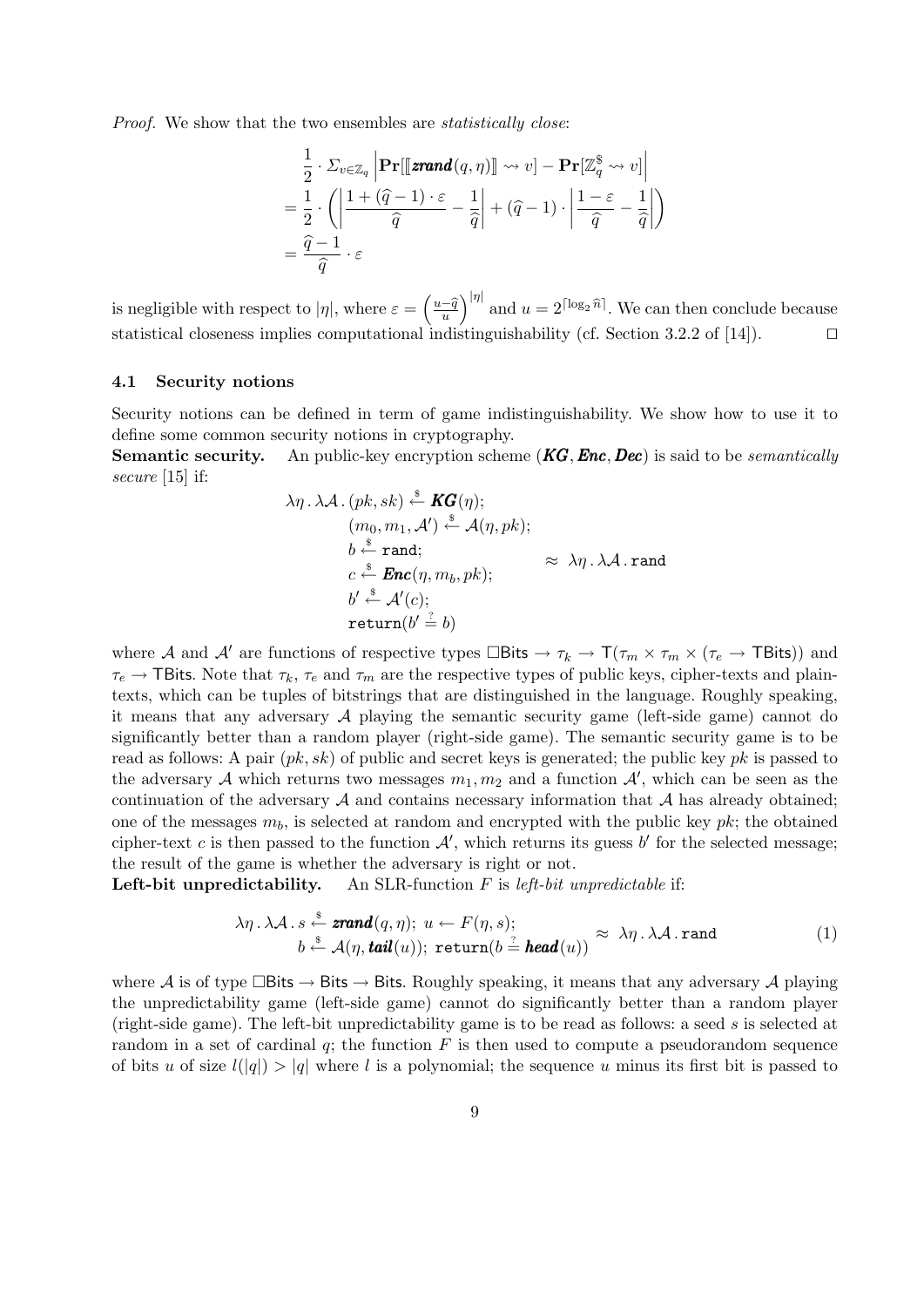the adversary  $A$  which returns its guess b for the first bit; the result of the game is whether the adversary is right or not. It was proved by Yao in [28] that left-bit unpredictability is equivalent to passing all polynomial-time statistical tests.

A notion of next-bit unpredictability was defined in [29], but it is based on the sampling from bitstrings of a given length. We can generalize this notion and obtain another notion of left-bit unpredictability, which we shall refer to as *strong left-bit unpredictability* because it implies the game-based notion of left-bit unpredictability (1). An SLR-function  $F$  is strongly left-bit unpredictable if

$$
\lambda \eta \cdot s \stackrel{\$}{\leftarrow} \textbf{zrand}(q, \eta); \quad \sim \frac{\lambda \eta \cdot s \stackrel{\$}{\leftarrow} \textbf{zrand}(q, \eta);}{b \stackrel{\$}{\leftarrow} \textbf{rand};} \\ \textbf{return}(F(\eta, s)) \quad \simeq \frac{\lambda \eta \cdot s \stackrel{\$}{\leftarrow} \textbf{zrand}(q, \eta);}{\textbf{return}(b \cdot \textbf{tail}(F(\eta, s)))}
$$

Proposition 2. Strong left-bit unpredictability implies left-bit unpredictability.

*Proof.* The proof can be done using the CSLR proof system. See Figure 1 for details.  $\square$ 

$$
\lambda \eta \cdot \lambda A. \ s \stackrel{\$}{\leftarrow} \text{zrand}(q, \eta); \ u \leftarrow F(\eta, s); \ b \stackrel{\$}{\leftarrow} \mathcal{A}(\eta, \text{tail}(u)); \ \text{return}(b \stackrel{\exists}{=} \text{head}(u))
$$
\n
$$
\equiv \lambda \eta \cdot \lambda A. \ u \stackrel{\$}{\leftarrow} \left( s \stackrel{\$}{\leftarrow} \text{zrand}(q, \eta); \ \right); \ b \stackrel{\$}{\leftarrow} \mathcal{A}(\eta, \text{tail}(u)); \ \text{return}(b \stackrel{\exists}{=} \text{head}(u))
$$
\n
$$
\text{(By rules } AX-BIND-3 \text{ and } AX-BIND-1 \text{ of [29]})
$$
\n
$$
\approx \lambda \eta \cdot \lambda A. \ u \stackrel{\$}{\leftarrow} \left( s \stackrel{\$}{\leftarrow} \text{zrand}(q, \eta); \ \text{return}(b \leftarrow \text{tail}(F(\eta, s))) \right); \ b \stackrel{\$}{\leftarrow} \mathcal{A}(\eta, \text{tail}(u)); \ \text{return}(b \stackrel{\exists}{=} \text{head}(u))
$$
\n
$$
\text{(By strong left-bit unpredictable)})
$$
\n
$$
\equiv \lambda \eta \cdot \lambda A. \ s \stackrel{\$}{\leftarrow} \text{zrand}(q, \eta); \ b' \stackrel{\$}{\leftarrow} \text{rand}, \ u \leftarrow b' \cdot \text{tail}(F(\eta, s)); \ b \stackrel{\$}{\leftarrow} \mathcal{A}(\eta, \text{tail}(u)); \ \text{return}(b \stackrel{\exists}{=} \text{head}(u))
$$
\n
$$
\text{(By rules } AX-BIND-3 \text{ and } AX-BIND-1 \text{ of [29]})
$$
\n
$$
\equiv \lambda \eta \cdot \lambda A. \ b' \stackrel{\$}{\leftarrow} \text{rand}(q, \eta); \ v \leftarrow b' \cdot \text{tail}(F(\eta, s)); \ b \stackrel{\$}{\leftarrow} \mathcal{A}(\eta, \text{tail}(u)); \ \text{return}(b \stackrel{\exists}{=} b')
$$
\n
$$
\text{(By rules } AX-BIND-3 \text{ of [29]})
$$
\n
$$
\equiv \lambda \eta \cdot \lambda A. \text{ rand}
$$
\n
$$
\text{return}(b \stackrel{\exists}{=} b')
$$
\n
$$
\text{(
$$

## 4.2 Game transformations

Game transformation will consist in rewriting modulo the game indistinguishability relation or the computational indistinguishability. In particular, we will reuse as it is the equational proof system of [29] for game transformations.

We will also need some intermediate lemmas. Those lemmas state basic game transformations used in almost all game-based proofs. The first one states that an expression e which does not depend on a random bit  $b$  cannot guess this bit  $b$ .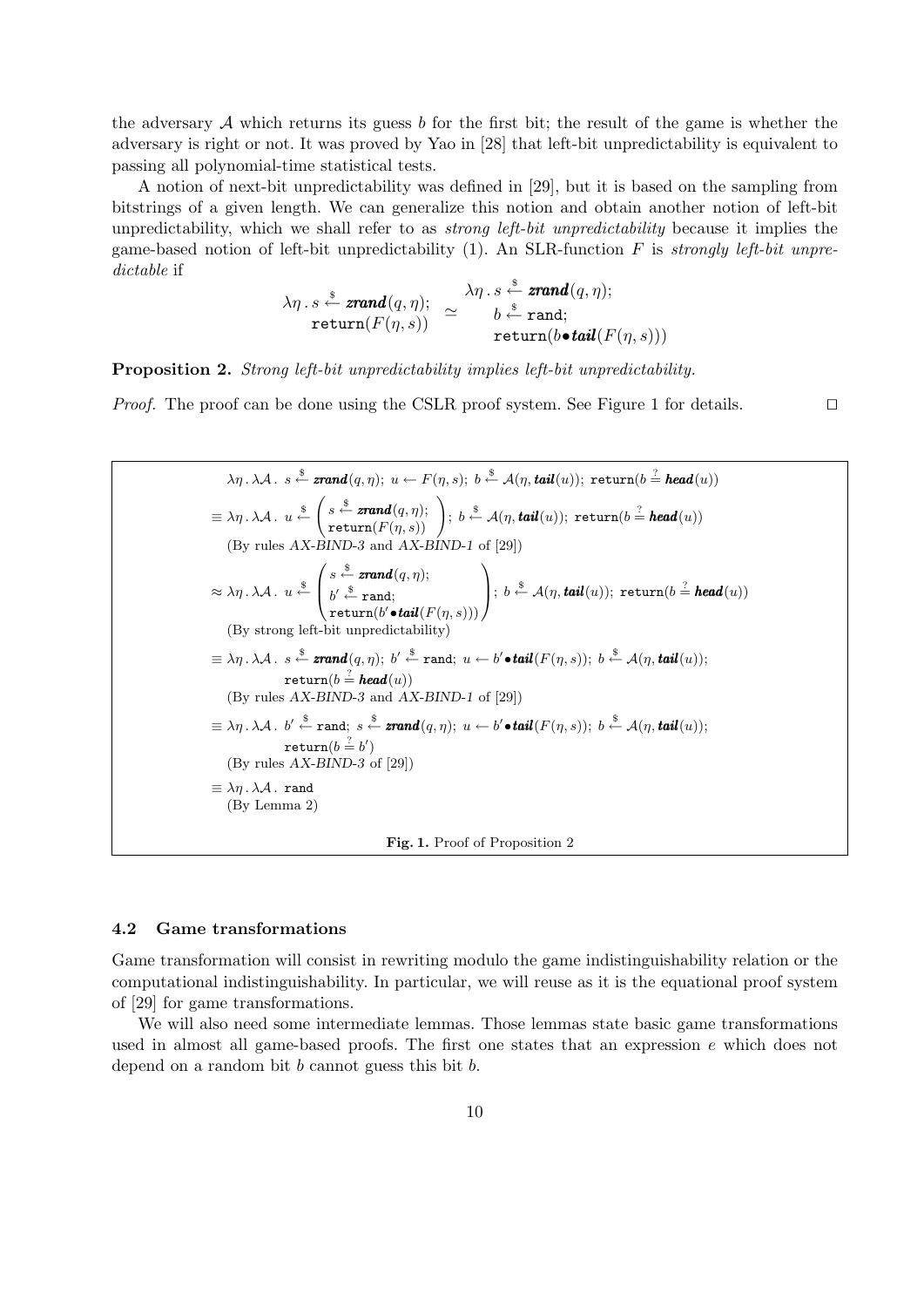**Lemma 2.** If  $\Gamma \vdash e$ : TBits and, for all definable  $\rho \in [\![\Gamma]\!]$ , the domain of the distribution  $[\![e]\!]_{\rho}$  is  $\{0,1\},\, then$ 

$$
b \stackrel{\hspace{0.1em}\mathsf{\scriptscriptstyle\$}}{\leftarrow} \mathtt{rand};\ x \stackrel{\hspace{0.1em}\mathsf{\scriptscriptstyle\$}}{\leftarrow} e;\ \mathtt{return}(x \stackrel{\hspace{0.1em}\mathsf{\scriptscriptstyle\$}}{\leftarrow} b) \equiv \mathtt{rand}
$$

where  $x, b \notin \text{dom}(\Gamma)$ .

*Proof.* We denote by e' the program on the left-hand side. For every definable  $\rho \in \Gamma$ ,  $\llbracket e' \rrbracket_{\rho} =$  $\{(0, p_0), (1, p_1)\}\text{, where}$ 

$$
p_0 = \mathbf{Pr}[\llbracket \mathbf{rand} \rrbracket_{\rho} \neq \llbracket e \rrbracket_{\rho}] = \frac{1}{2} \cdot \mathbf{Pr}[\llbracket e \rrbracket_{\rho} \neq 0] + \frac{1}{2} \cdot \mathbf{Pr}[\llbracket e \rrbracket_{\rho} \neq 1] = \frac{1}{2}
$$
  

$$
p_1 = \mathbf{Pr}[\llbracket \mathbf{rand} \rrbracket_{\rho} = \llbracket e \rrbracket_{\rho}] = \frac{1}{2} \cdot \mathbf{Pr}[\llbracket e \rrbracket_{\rho} = 0] + \frac{1}{2} \cdot \mathbf{Pr}[\llbracket e \rrbracket_{\rho} = 1] = \frac{1}{2}
$$

hence  $e' \equiv \texttt{rand}$ .  $\mathcal{O}$  = rand.

The second lemma allows for a simplification when the semantics of a subexpression is a permutation.

**Lemma 3.** Let  $f, f'$  be two closed CSLR terms of type  $\Box$  Bits  $\rightarrow$  Bits such that  $\llbracket f \rrbracket$  is a permutation and for every little is a permutation even  $\llbracket f \rrbracket(\alpha) \rrbracket$  or  $\llbracket f \rrbracket$  is a permutation over  $\mathbb{B}$ , and, for every bitstring q,  $[f']$  is a permutation over  $\{[f](v) \mid v \in \mathbb{Z}_q\}$ . It holds that

$$
\lambda \eta \cdot x \stackrel{\hspace{0.1em}\mathsf{\scriptscriptstyle\$}}{\leftarrow} \textbf{zrand}(q,\eta); \ \textbf{return}(fx) \simeq \lambda \eta \cdot x \stackrel{\hspace{0.1em}\mathsf{\scriptscriptstyle\$}}{\leftarrow} \textbf{zrand}(q,\eta); \ \textbf{return}(f'(fx))
$$

*Proof.* Let  $e_1, e_2$  denote the two programs on the left-hand and right-hand side respectively. Then for a given bitstring  $\eta$ ,  $\llbracket e_i \rrbracket(\eta)$  are two distributions over bitstrings, and dom( $\llbracket e_2 \rrbracket(\eta) = \{ \llbracket f \rrbracket(v) \mid$  $v \in \mathbb{Z}_q$  = dom( $[\![e_1]\!] (\eta)$ ) since  $[\![f']\!]$  is a permutation over dom( $[\![e_1]\!] (\eta)$ ). For every CSLR adversary A of type  $\Box$ Bits  $\rightarrow$  TBits  $\rightarrow$  TBits, define two new adversaries

$$
\mathcal{A}_1 \stackrel{\text{def}}{=} \lambda \eta \cdot \lambda w \cdot \mathcal{A}(\eta, x \stackrel{\$}{\leftarrow} w; \ \text{return}(fx)) \mathcal{A}_2 \stackrel{\text{def}}{=} \lambda \eta \cdot \lambda w \cdot \mathcal{A}(\eta, x \stackrel{\$}{\leftarrow} w; \ \text{return}(f'(fx))).
$$

Clearly, both  $\mathcal{A}_1$  and  $\mathcal{A}_2$  are well-typed CSLR adversaries, and  $[\![\mathcal{A}(\eta, e_i(\eta))] = [\![\mathcal{A}_i(\eta, zrand(q, \eta))]$  $(i = 1, 2)$ . According to Lemma 1,

$$
\varepsilon_i = |\mathbf{Pr}[\llbracket \mathcal{A}_i(\eta, \text{zrand}(q, \eta)) \rrbracket \leadsto \epsilon] - \mathbf{Pr}[\llbracket \mathcal{A}_i(\eta) \rrbracket(\mathbb{Z}_q^{\$}) \leadsto \epsilon]|
$$

 $(i = 1, 2)$  are negligible. Also, by Lemma 3.1 of [25],  $[\mathcal{A}_1(\eta)][\mathbb{Z}_q^s) = [\mathcal{A}_2(\eta)][\mathbb{Z}_q^s)$  as  $[f']$  is a permutation. Hence,

$$
\begin{aligned}\n&\left|\mathbf{Pr}[\llbracket \mathcal{A}(\eta,e_1\eta)\rrbracket \leadsto \epsilon] - \mathbf{Pr}[\llbracket \mathcal{A}(\eta,e_2\eta)\rrbracket \leadsto \epsilon] \right| \\
&= \left|\mathbf{Pr}[\llbracket \mathcal{A}_1(\eta,\textbf{\textit{zrand}}(q,\eta))\rrbracket \leadsto \epsilon] - \mathbf{Pr}[\llbracket \mathcal{A}_1(\eta)\rrbracket(\mathbb{Z}_q^\$) \leadsto \epsilon] \\
&- (\mathbf{Pr}[\llbracket \mathcal{A}_2(\eta,\textbf{\textit{zrand}}(q,\eta))\rrbracket \leadsto \epsilon] - \mathbf{Pr}[\llbracket \mathcal{A}_2(\eta)\rrbracket(\mathbb{Z}_q^\$) \leadsto \epsilon])| \\
&\leq \varepsilon_1 + \varepsilon_2\n\end{aligned}
$$

is still negligible.  $\Box$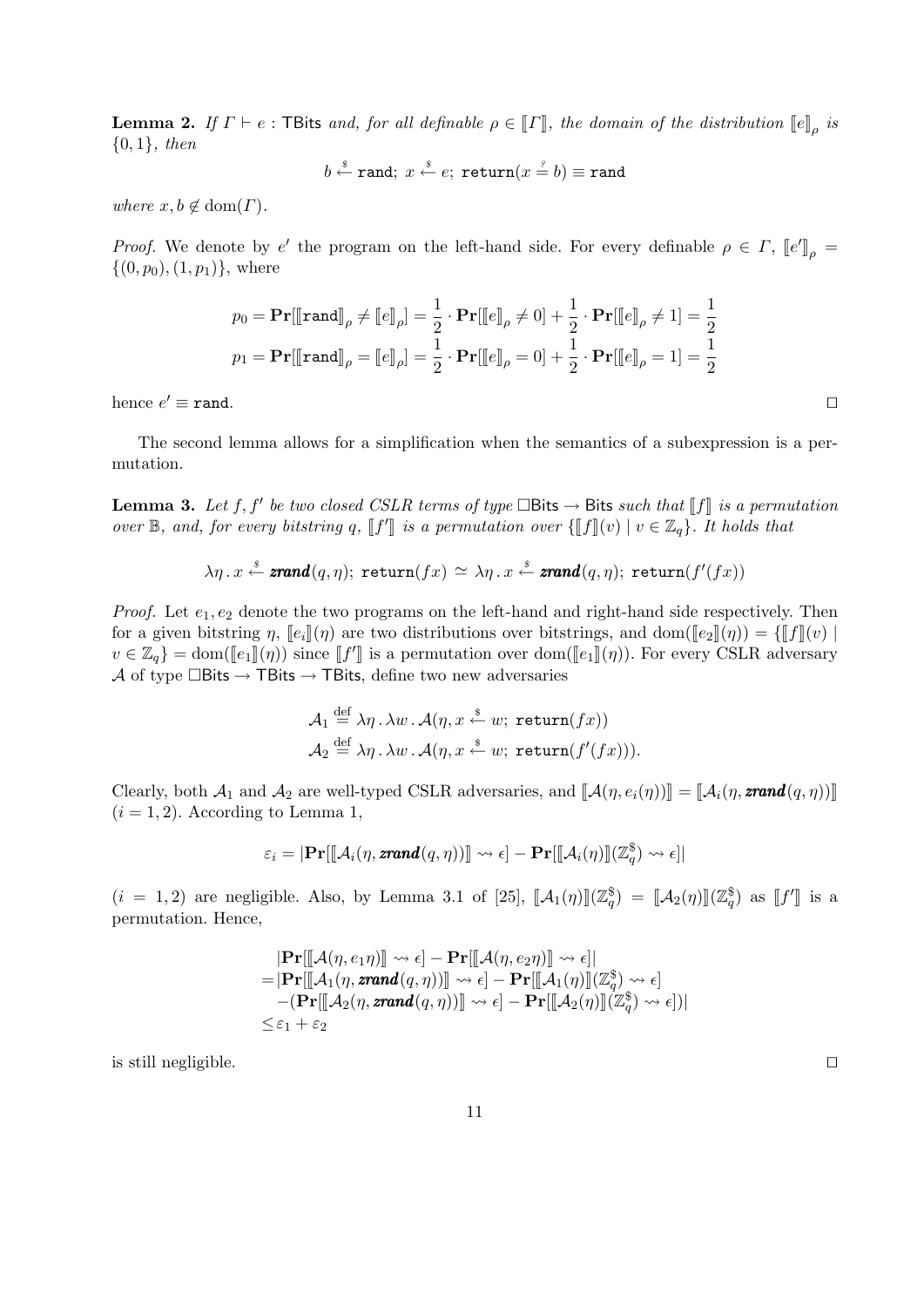## 5 Applications

#### 5.1 Computational assumptions

Computational assumptions can be defined in CSLR too. As in the case of defining El-Gamal encryption scheme in CSLR, we have to replace all occurrences of uniform distributions by calls to the function **zrand**.

**Decisional Diffie-Hellman assumption.** Let  $q$  be a bitstring depending on the security parameter η, G be a finite cyclic group of order  $\hat{q}$  and  $\gamma \in G$  be a generator. The Decisional Diffie-Hellman (DDH) assumption [12] states that, roughly speaking, no efficient algorithm can distinguish between triples of the form  $(\gamma^x, \gamma^y, \gamma^{xy})$  and  $(\gamma^x, \gamma^y, \gamma^z)$  where x, y and z are random number such that  $0 \le x, y, z < \hat{q}^3$ . DDH cannot be written directly in CSLR because it involves arbitrary uniform distributions. Instead we write the following assumption that we call DDH-Bits:

## $DDHBL \simeq DDHBR$

where

**DDHBL** 
$$
\stackrel{\text{def}}{=} \lambda \eta \cdot x \stackrel{\$}{\leftarrow} \text{zrand}(q, \eta); y \stackrel{\$}{\leftarrow} \text{zrand}(q, \eta); \text{ return}(\gamma^x, \gamma^y, \gamma^{xy})
$$
  
\n**DDHBR**  $\stackrel{\text{def}}{=} \lambda \eta \cdot x \stackrel{\$}{\leftarrow} \text{zrand}(q, \eta); y \stackrel{\$}{\leftarrow} \text{zrand}(q, \eta); z \stackrel{\$}{\leftarrow} \text{zrand}(q, \eta); \text{ return}(\gamma^x, \gamma^y, \gamma^z)$ 

Proposition 3. DDH-bits holds when the DDH assumption holds.

*Proof.* Let  $e_1, e_2$  denote the two programs on the left-hand and right-hand side respectively. Then for a given bitstring  $\eta$ ,  $\llbracket e_i \rrbracket(\eta)$  are two distributions over bitstrings, and dom( $\llbracket e_2 \rrbracket(\eta) = \{ \llbracket f \rrbracket(v) \mid$  $v \in \mathbb{Z}_q$  = dom( $[\![e_1]\!] (\eta)$ ) since  $[\![f']\!]$  is a permutation over dom( $[\![e_1]\!] (\eta)$ ). For every CSLR adversary A of type  $\Box$ Bits  $\rightarrow$  TBits  $\rightarrow$  TBits, define two new adversaries

$$
\mathcal{A}_1 \stackrel{\text{def}}{=} \lambda \eta \cdot \lambda w \cdot \mathcal{A}(\eta, x \stackrel{\text{s}}{\leftarrow} w; \text{ return}(fx))
$$

$$
\mathcal{A}_2 \stackrel{\text{def}}{=} \lambda \eta \cdot \lambda w \cdot \mathcal{A}(\eta, x \stackrel{\text{s}}{\leftarrow} w; \text{ return}(f'(fx))).
$$

Clearly, both  $\mathcal{A}_1$  and  $\mathcal{A}_2$  are well-typed CSLR adversaries, and  $\llbracket \mathcal{A}(\eta, e_i(\eta)) \rrbracket = \llbracket \mathcal{A}_i(\eta, \textbf{zrand}(q, \eta)) \rrbracket$  $(i = 1, 2)$ . According to Lemma 1,

$$
\varepsilon_i = |\mathbf{Pr}[\llbracket \mathcal{A}_i(\eta, \text{zrand}(q, \eta)) \rrbracket \rightsquigarrow \epsilon] - \mathbf{Pr}[\llbracket \mathcal{A}_i(\eta) \rrbracket(\mathbb{Z}_q^{\$}) \rightsquigarrow \epsilon]
$$

 $(i = 1, 2)$  are negligible. Also, by Lemma 3.1 of [25],  $[\mathcal{A}_1(\eta)][(\mathbb{Z}_q^s) = [\mathcal{A}_2(\eta)][(\mathbb{Z}_q^s)]$  as  $[f']$  is a permutation. Hence,

$$
\begin{aligned} &|\mathbf{Pr}[\llbracket \mathcal{A}(\eta,e_1\eta) \rrbracket \leadsto \epsilon] - \mathbf{Pr}[\llbracket \mathcal{A}(\eta,e_2\eta) \rrbracket \leadsto \epsilon] | \\ =&|\mathbf{Pr}[\llbracket \mathcal{A}_1(\eta,\textbf{zrand}(q,\eta)) \rrbracket \leadsto \epsilon] - \mathbf{Pr}[\llbracket \mathcal{A}_1(\eta) \rrbracket(\mathbb{Z}_q^{\$}) \leadsto \epsilon] \\ &- (\mathbf{Pr}[\llbracket \mathcal{A}_2(\eta,\textbf{zrand}(q,\eta)) \rrbracket \leadsto \epsilon] - \mathbf{Pr}[\llbracket \mathcal{A}_2(\eta) \rrbracket(\mathbb{Z}_q^{\$}) \leadsto \epsilon]) | \\ \leq \varepsilon_1 + \varepsilon_2 \end{aligned}
$$

is still negligible.  $\Box$ 

<sup>&</sup>lt;sup>3</sup> We do not assume that  $\hat{q}$  is prime. However most groups in which DDH is believed to be true have prime order [8].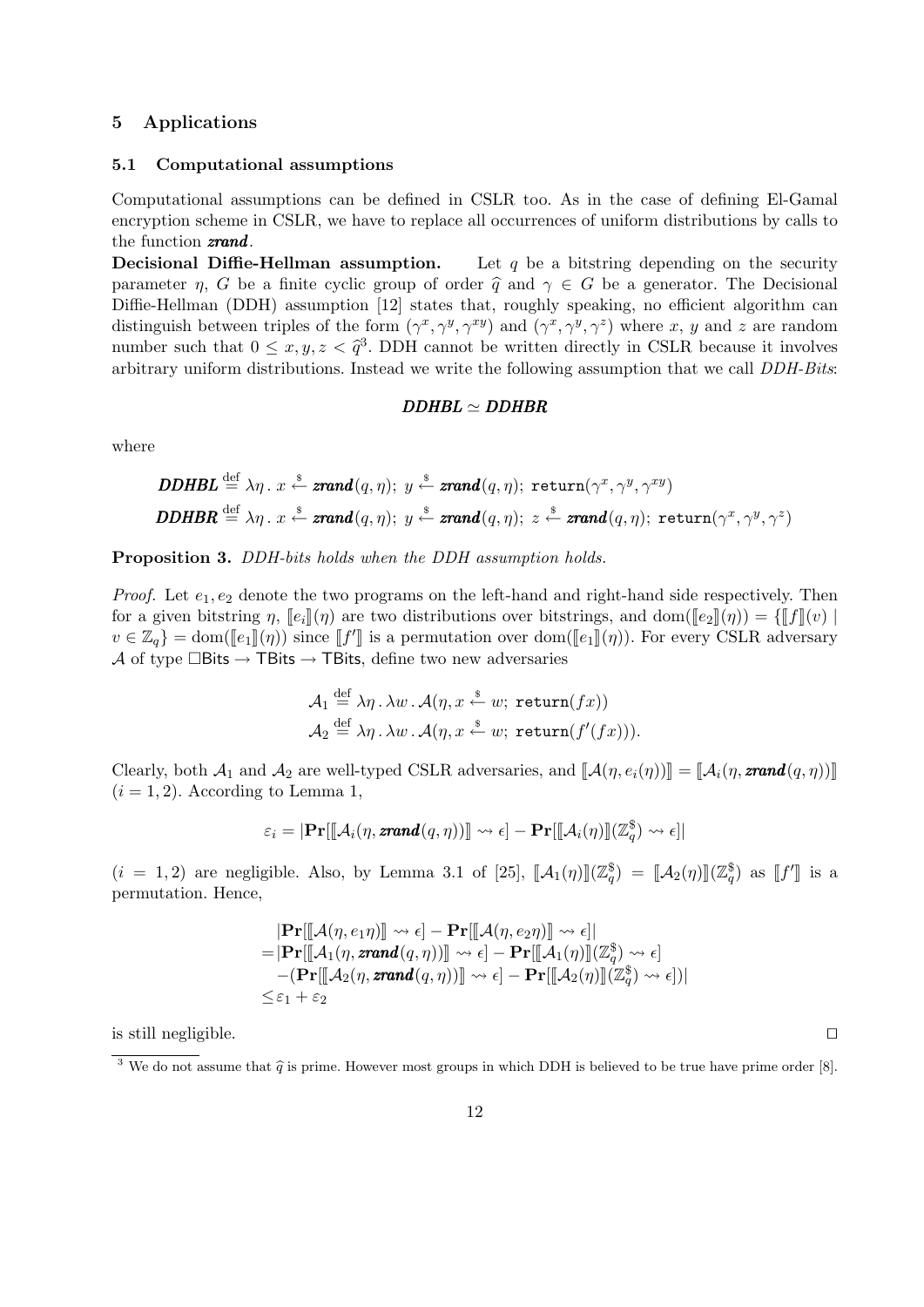#### 5.2 Semantic security of El-Gamal encryption scheme

In this section, we illustrate our proof system by proving the semantic security of El-Gamal encryption scheme in Fig. 2. The proof follows the same structure as the one in [24], but here the type system of CSLR guarantees that the adversary is probabilistic polynomial-time. This was not dealt with in [24]. Moreover here all transformations are purely syntactic (thus allowing the immediate prospect of being implemented in a tool), while in [24] they were done at the semantics level.

Note that by using Lemma 3, we assume that the adversary  $A$  will not send any junk messages, i.e., bitstrings that are not elements of the group  $\mathcal{G}_n$ . This is considered as a trivial case in cryptography proofs because the El-Gamal encryption procedure will automatically reject the junk messages. But in practice, in more complex crypto-systems, this may not be trivial at all. In our proof system, we can also consider the case where adversaries may send junk messages. It suffices to provide the corresponding code in the program  $Enc$  which tests the validity of incoming messages, and we can still prove semantic security in the CSLR proof system. Another possibility would be to use a richer type system to reject adversaries returning junk.

## 6 Extending CSLR

The discussion in the previous sections was limited to the setting of CSLR with bitstrings. In particular, it does not allow superpolynomial-time computations nor arbitrary uniform sampling. Although these restrictions make sense for the cryptographic constructions and the adversary, the game-based approach to cryptographic proofs does not preclude the possibility of introducing games that perform superpolynomial-time computations or that use arbitrary uniform distributions. They are just idealized constructions that are used to define security notions but are not meant to make their way into implementations.

In this section, we extend CSLR into CSLR+ so that we can manipulate games with superpolynomialtime computations and arbitrary uniform choices.

#### 6.1 CSLR+

CSLR+ extends CSLR with a uniform sampling primitive sample of type Bits  $\sim$  TBits and constants for primitive (and possibly superpolynomial-time) computations. sample receives a bitstring as argument and returns uniformly a random bitstring of the same length whose integer value is strictly smaller than that of the argument. For instance, the distribution produced by sample(101) is  $[\text{sample}(101)] = \{(000, \frac{1}{5})\}$  $(\frac{1}{5}), \ldots, (100, \frac{1}{5})$  $\frac{1}{5}$ }. We can program a sampling from an arbitrary finite set (of CSLR definable elements, usually just bitstrings in cryptography) using sample, assuming that there is an index function over the set, but we shall omit the implementation details and write  $x \stackrel{\$}{\leftarrow} A$ ; for assigning to x a uniformly sampled value from set A.

The type system of CSLR+ is extended with only the proper rules for sample and constants. Note that the type of sample is Bits  $\sim$  TBits so that it can accept arguments that are defined using linear resources. In fact, in CSLR+ we do not care any more about the complexity class that can be characterized using the type system<sup>4</sup> — CSLR+ is the language for describing games, not adversaries.

<sup>&</sup>lt;sup>4</sup> One might expect that the complexity class characterized by CSLR+ is  $PPT<sup>X</sup>$ , where X is the smallest complexity class in which additional constants can be defined, but the exact relation between CSLR+ and the complexity classes remains to be clarified — the addition of the primitive sample alone allows for defining more distributions than in PPT.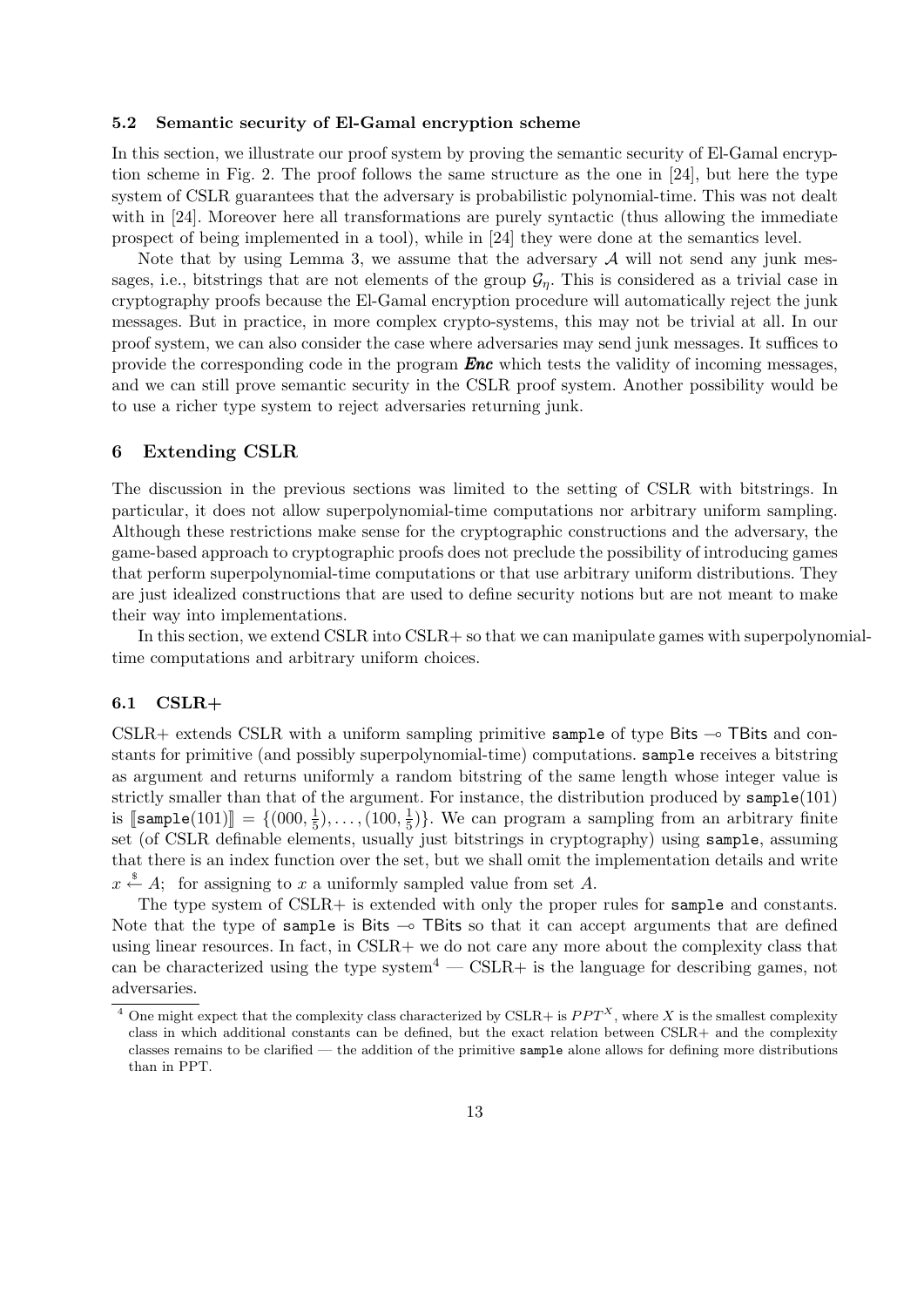$\lambda \eta$  .  $\lambda {\cal A}$  .  $\langle pk, sk\rangle \stackrel{\$}{\leftarrow} {\bm K} {\bm G}(\eta); \ \langle m_0, m_1, {\cal A}'\rangle \stackrel{\$}{\leftarrow} {\cal A}(\eta, pk);$  $b \stackrel{\$}{\leftarrow} \mathtt{rand};\ c \stackrel{\$}{\leftarrow} \textit{\textbf{Enc}}(\eta, pk, m_b); \ b' \stackrel{\$}{\leftarrow} \mathcal{A}'(c);$  $\texttt{return}(b \stackrel{?}{=} b')$  $\mathbf{z}\equiv \lambda \eta$  .  $\lambda \mathcal{A}$  .  $\langle pk, sk\rangle \overset{\$}{\leftarrow} \left(x \overset{\$}{\leftarrow} \pmb{zrand}(q, \eta); \right)$  $return(\gamma^x, x)$  $\setminus$  $\hspace{0.2cm} ; \hspace{0.2cm} \langle m_0, m_1, \mathcal{A}' \rangle \stackrel{\$}{\leftarrow} \mathcal{A}(\eta, pk);$  $b \stackrel{\$}{\leftarrow} \mathtt{rand};\ c \stackrel{\$}{\leftarrow} \left(y \stackrel{\$}{\leftarrow} \mathtt{zrand}(q, \eta);$  $\texttt{return}(\gamma^y, pk^y * m_b)$  $\setminus$  $; b' \stackrel{\$}{\leftarrow} A'(c);$  $\texttt{return}(b \stackrel{?}{=} b')$ (Inline of definition of  $KG$  and  $Enc$ )  $t\equiv \lambda\eta$  .  $\lambda\mathcal{A}$  .  $x\stackrel{\$}{\leftarrow}\bm{zrand}(q,\eta);~y\stackrel{\$}{\leftarrow}\bm{zrand}(q,\eta);~b\stackrel{\$}{\leftarrow}\texttt{rand};$  $\langle m_0, m_1, \mathcal{A}' \rangle \stackrel{\$}{\leftarrow} \mathcal{A}(\eta, \gamma^x); b' \stackrel{\$}{\leftarrow} \mathcal{A}'(\gamma^y, (\gamma^x)^y * m_b);$  $\texttt{return}(b \stackrel{?}{=} b')$ (By the equivalence rules AX-BIND-3 and AX-BIND-1 in [29])  $t\equiv \lambda\eta$  .  $\lambda\mathcal{A}$  .  $v\stackrel{\$}{\leftarrow} \bm{DDHBL}(\eta);~b\stackrel{\$}{\leftarrow} \texttt{rand};~\langle m_0, m_1, \mathcal{A}'\rangle\stackrel{\$}{\leftarrow} \mathcal{A}(\eta, \texttt{proj}_1(v));$  $b' \overset{\$}{\leftarrow} \mathcal{A}'(\mathtt{proj}_2(v), \mathtt{proj}_3(v) * m_b);$  $\texttt{return}(b \stackrel{?}{=} b')$ (Inline of  $\overrightarrow{DDHBL}$ )  $\approx \lambda \eta$  .  $\lambda \mathcal{A}$  .  $v \stackrel{\$}{\leftarrow} \bm{DDHBR}(\eta); \ b \stackrel{\$}{\leftarrow} \texttt{rand}; \ \langle m_0, m_1, \mathcal{A}' \rangle \stackrel{\$}{\leftarrow} \mathcal{A}(\eta, \texttt{proj}_1(v));$  $b' \overset{\$}{\leftarrow} \mathcal{A}'(\mathtt{proj}_2(v), \mathtt{proj}_3(v) * m_b);$  $\texttt{return}(b \stackrel{?}{=} b')$ (By DDH-Bits assumption and SUB)  $\mathcal{L}\equiv \lambda\eta$  .  $\lambda\mathcal{A}$  .  $x\overset{\$}{\leftarrow}\bm{zrand}(q,\eta);~ y\overset{\$}{\leftarrow}\bm{zrand}(q,\eta);~ z\overset{\$}{\leftarrow}\bm{zrand}(q,\eta);~ b\overset{\$}{\leftarrow}\texttt{rand};$  $\langle m_0, m_1, \mathcal{A}' \rangle \stackrel{\$}{\leftarrow} \mathcal{A}(\eta, \gamma^x); b' \stackrel{\$}{\leftarrow} \mathcal{A}'(\gamma^y, \gamma^z * m_b);$  $\texttt{return}(b \stackrel{?}{=} b')$ (Inline of **DDHBR**)  $\mathcal{L}\equiv \lambda\eta$  .  $\lambda\mathcal{A}$  .  $x\overset{\$}{\leftarrow}\bm{zrand}(q,\eta);~ y\overset{\$}{\leftarrow}\bm{zrand}(q,\eta);~ b\overset{\$}{\leftarrow}\texttt{rand};~\langle m_0,m_1,\mathcal{A}'\rangle\overset{\$}{\leftarrow}\mathcal{A}(\eta,\gamma^x);$  $v' \stackrel{\$}{\leftarrow} \Biggl( z \stackrel{\$}{\leftarrow} \textit{zrand}(q, \eta);$  $\texttt{return}(\gamma^z * m_b)$  $\setminus$  $; b' \stackrel{\$}{\leftarrow} A'(\gamma^y, v');$  $\texttt{return}(b \stackrel{?}{=} b')$ (By the equivalence rules AX-BIND-3 and AX-BIND-1 in [29])  $\tau \approx \lambda \eta$  .  $\lambda \mathcal{A}$  .  $x \stackrel{\$}{\leftarrow} {\bm{zrand}}(q, \eta); \; y \stackrel{\$}{\leftarrow} {\bm{zrand}}(q, \eta); \; b \stackrel{\$}{\leftarrow} {\bm{rand}}; \; \langle m_0, m_1, \mathcal{A}' \rangle \stackrel{\$}{\leftarrow} \mathcal{A}(\eta, \gamma^x);$  $v' \stackrel{\$}{\leftarrow} \Biggl( z \stackrel{\$}{\leftarrow} \textit{zrand}(q, \eta);$  $\texttt{return}(\gamma^z)$  $\setminus$  $; b' \stackrel{\$}{\leftarrow} A'(\gamma^y, v');$  $\texttt{return}(b \stackrel{?}{=} b')$ (By Lemma 3 as  $(\, \cdot \, * m_b)$ ) is a permutation over the group when  $m_b$  is also from the group)  $\mathcal{L} \equiv \lambda \eta \,.\, \lambda \mathcal{A}\,.\, b \stackrel{\$}{\leftarrow} \mathtt{rand};\ x \stackrel{\$}{\leftarrow} \mathtt{zrand}(q,\eta);\ y \stackrel{\$}{\leftarrow} \mathtt{zrand}(q,\eta);\ z \stackrel{\$}{\leftarrow} \mathtt{zrand}(q,\eta);$  $\langle m_0, m_1, \mathcal{A}' \rangle \stackrel{\$}{\leftarrow} \mathcal{A}(\eta, \gamma^x); b' \stackrel{\$}{\leftarrow} \mathcal{A}'(\gamma^y, \gamma^z);$  $\texttt{return}(b \stackrel{?}{=} b')$ (By the equivalence rules AX-BIND-3 and AX-BIND-1 in [29])  $\equiv \lambda \eta$ .  $\lambda$ A. rand (By Lemma 2) Fig. 2. Proof of semantic security of ElGamal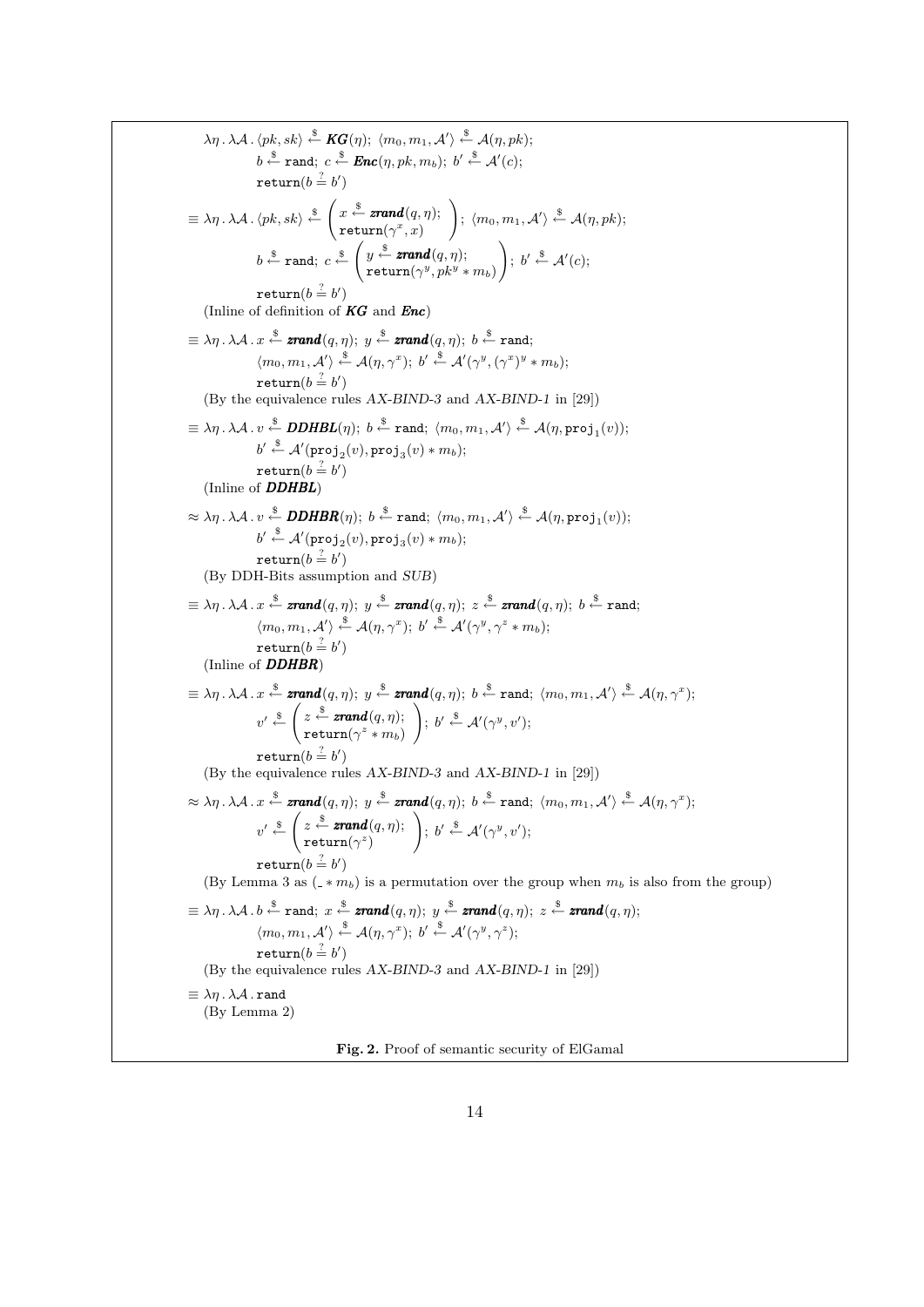The definitions of *computational indistinguishability* and *game indistinguishability* are almost the same as before, except that we are now considering distributions that are produced by CSLR+ programs:

Definition 3 (Game indistinguishability in CSLR+). Two closed CSLR+ programs  $g_1$  and  $g_2$ , both of type  $\Box$ Bits  $\rightarrow (\Box$ Bits  $\rightarrow$  T $\tau$ )  $\rightarrow$  TBits, are game indistinguishable *(written as*  $g_1 \approx_+ g_2$ ) if for every closed CSLR term A of type  $\Box$ Bits  $\rightarrow$  T $\tau$ , and every positive polynomial P, there exists some  $N \in \mathbb{N}$  such that for all bitstring  $\eta$  with  $|\eta| \geq N$ ,

$$
|\mathbf{Pr}[\llbracket g_1(\eta,\mathcal{A})\rrbracket = 1] - \mathbf{Pr}[\llbracket g_2(\eta,\mathcal{A})\rrbracket = 1]| < \frac{1}{P(|\eta|)}
$$

Definition 4 (Comput. indistinguishability in CSLR+). Two CSLR+ terms  $f_1$  and  $f_2$ , both of type  $\Box$ Bits  $\rightarrow \tau$ , are computationally indistinguishable (written as  $f_1 \simeq_+ f_2$ ) if for every closed CSLR term A of type  $\Box$ Bits  $\rightarrow \tau \rightarrow$  TBits and every positive polynomial P, there exists some  $N \in \mathbb{N}$ such that for all bitstring  $\eta$  with  $|\eta| \geq N$ 

$$
|\mathbf{Pr}[\llbracket \mathcal{A}(\eta, f_1(\eta)) \rrbracket = \epsilon] - \mathbf{Pr}[\llbracket \mathcal{A}(\eta, f_2(\eta)) \rrbracket = \epsilon] | < \frac{1}{P(|\eta|)}
$$

where  $\epsilon$  denotes the empty bitstring.

CSLR+ inherits most of the equational proof system of CSLR. All the rules for program equivalence in CSLR can be used directly in CSLR+. No extra rules are needed for the primitive sample, but we can add rules for constants if necessary. The four rules for proving computational indistinguishability remain the same as in CSLR (Figure 3) except that in the rule SUB, a new premise enforces that the substitution context (the term  $e$ ) must be definable in CSLR, i.e., a program that does not contain sample or any CSLR+ constant. The soundness of the system still holds and the proof just goes as for CSLR [29]. In particular, the proof for the rule SUB contains a construction of a new adversary with the context, which remains a CSLR term (i.e., a PPT adversary) thanks to the new premise enforcing that the context must be definable in CSLR.

$$
\frac{\vdash e_i : \Box \text{Bits} \rightarrow \tau (i = 1, 2) \quad e_1 \equiv _+ e_2}{e_1 \simeq _+ e_2} \quad \text{EQUIV}
$$
\n
$$
\frac{\vdash e_i : \Box \text{Bits} \rightarrow \tau (i = 1, 2, 3) \quad e_1 \simeq _+ e_2 \quad e_2 \simeq _+ e_3}{\text{TRANS-INDIST}}
$$
\n
$$
\frac{x : \text{Bits}, y : \text{Ais} \rightarrow \tau (i = 1, 2, 3) \quad e_1 \simeq _+ e_2}{\lambda x \cdot e[e_1 \cdot \text{SLR}} \quad \text{F} \quad e_i : \Box \text{Bits} \rightarrow \tau (i = 1, 2) \quad e_1 \simeq _+ e_2}{\lambda x \cdot e[e_1 \cdot \text{A}y] \simeq _+ \lambda x \cdot e[e_2 \cdot \text{A}y]} \quad \text{SUB}
$$
\n
$$
\frac{x : \text{Bits}, n : \text{Bits} \rightarrow e : \tau \quad \lambda n \cdot e[u/x] \text{ is numerical for all bitstring } u}{\lambda x \cdot e[i(x)/n] \simeq _+ \lambda x \cdot e[\text{Bis}(x)/n] \quad \text{for all canonical polynomial } i \text{ such that } |i| < |p| \quad \text{AND}
$$
\n
$$
\lambda x \cdot e[\text{ni}/n] \simeq _+ \lambda x \cdot e[p(x)/n]
$$
\n
$$
\text{Fig. 3. Rules for computational indistinguishability in CSLR+}
$$

Note that the rule H-IND is not used throughout this paper, but it is an important rule representing the hybrid proof technique that is frequently used in cryptography. Interested readers can find more detailed explanation and examples in [29].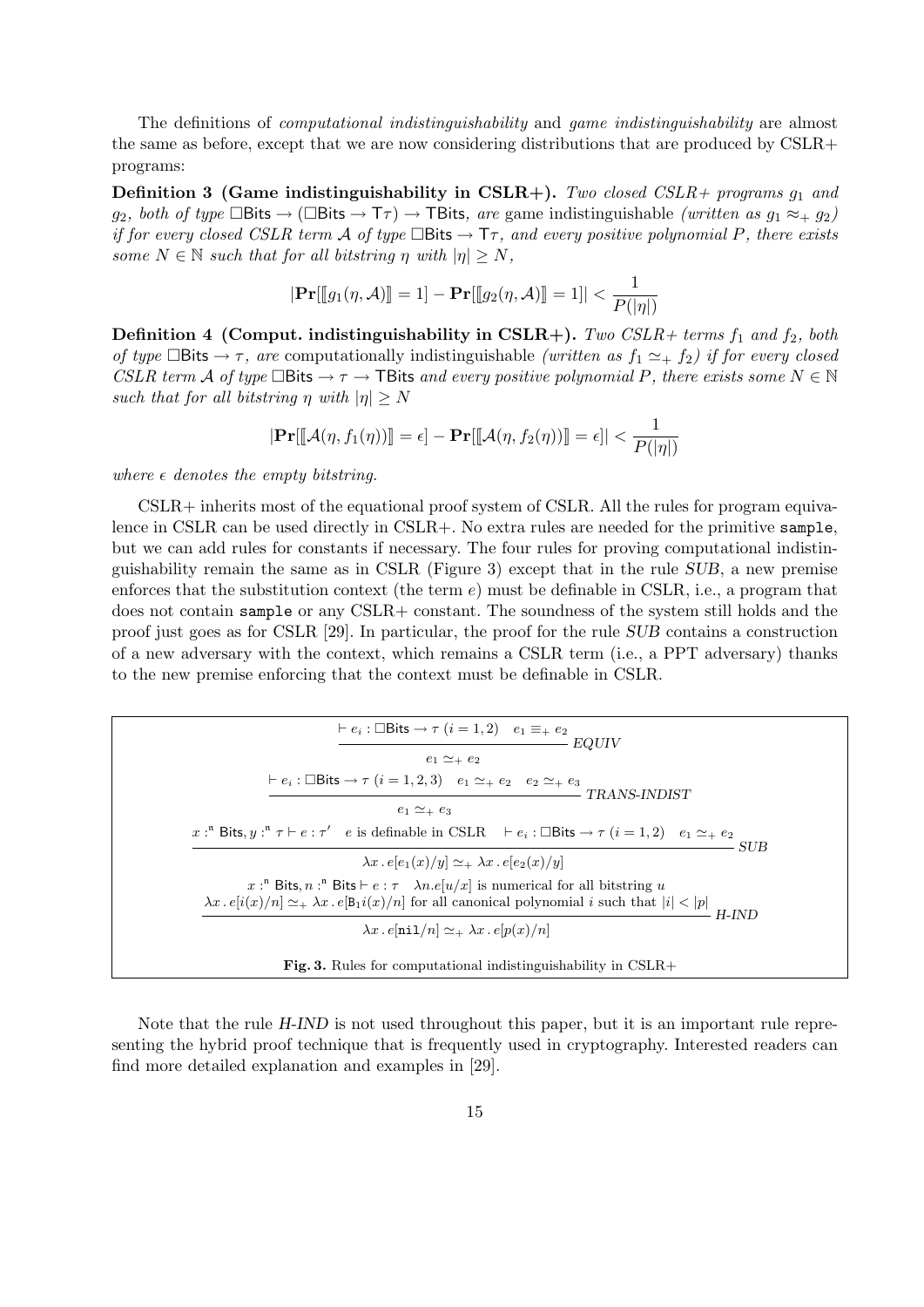#### 6.2 Applications

This extension of CSLR+ allows us to express directly DDH in the formalism and thus does not require to go through the non-standard computational assumption introduced in Section 5. We can reproduce almost as such the proof of semantic security for ElGamal given in [24]. The difference is that now we can check automatically that the adversary built in the proof is PPT, and all transformations are purely syntactic.

We can also reproduce the proof of unpredictability for the pseudorandom bit generator of Blum, Blum and Shub given in [25]. The proof requires a test for quadratic residuosity which is a superpolynomial-time computation — it can be introduced into CSLR+ as a constant. Moreover this proof is based on the Quadratic Residuosity Assumption that uses arbitrary uniform choices. **Quadratic Residuosity Assumption.** Let n be a positive number and  $\mathbb{Z}_n$  be the set of integers modulo n. The multiplicative group of  $\mathbb{Z}_n$  is written  $\mathbb{Z}_n^*$  and consists of the subset of integers modulo n which are coprime with n. An integer  $x \in \mathbb{Z}_n^*$  is a quadratic residue modulo n iff there exists a  $y \in \mathbb{Z}_n^*$  such that  $y^2 = x \pmod{n}$ . Such a y is called a square root of x modulo n. We write  $\mathbb{Z}_{n}^{*}(+1)$  for the subset of integers in  $\mathbb{Z}_{n}^{*}$  with Jacobi symbol equal to 1. The quadratic residuosity problem is the following: given an odd composite integer n, decide whether or not an  $x \in \mathbb{Z}_{n}^{*}(+1)$  is a quadratic residue modulo n. The quadratic residuosity assumption (QRA) states that the above problem is intractable when  $n$  is the product of two distinct odd primes [20]. We reformulate the assumption in CSLR+:

$$
\lambda \eta \cdot \lambda \mathcal{A} \cdot x \stackrel{\hspace{0.1em}\mathsf{\scriptscriptstyle\$}}{\leftarrow} \mathbb{Z}_n^*(+1); \ b \stackrel{\hspace{0.1em}\mathsf{\scriptscriptstyle\$}}{\leftarrow} \mathcal{A}(\eta, n, x); \ \texttt{return}(b \stackrel{?}{=} \textbf{qr}(x)) \quad \approx_{+} \quad \lambda \eta \cdot \lambda \mathcal{A} \cdot \texttt{rand}
$$

where A must be definable in CSLR of type  $\Box$  Bits  $\rightarrow$  Bits  $\rightarrow$  TBits,  $gr(x)$  is the quadratic residuosity test of the element x of  $\mathbb{Z}_n^*$  in our encoding, and n is an expression that depends on the security parameter  $\eta$ .

Blum-Blum-Shub. CSLR+ is expressive enough to encode the proof of [25] that BBS is left-bit unpredictable: for every positive integer  $l$ ,

$$
\lambda \eta \cdot \lambda \mathcal{A} \cdot s \stackrel{\text{s}}{\leftarrow} \mathbb{Z}_q^*; \ u \leftarrow \textit{BBS}(\eta, l+1, s);
$$
\n
$$
b \stackrel{\text{s}}{\leftarrow} \mathcal{A}(\eta, q, \textit{tail}(u)); \ \textit{return}(b \stackrel{\text{?}}{=} \textit{head}(u)) \quad \approx_{+} \lambda \eta \cdot \lambda \mathcal{A} \cdot \textit{rand}
$$

where A is must be definable in CSLR of type  $\Box$  Bits  $\rightarrow$  Bits  $\rightarrow$  TBits.

#### 7 Conclusions

We have shown how Zhang's CSLR can be equipped with a notion of game indistinguishability. The system allows us to define cryptographic constructions, effective adversaries, security notions, computational assumptions, game transformations, and game-based security proofs in the unified framework provided by CSLR. We have illustrated our calculus by formalizing the proof of semantic security for a binary implementation of the public-key encryption scheme ElGamal.

CSLR pushes users to write binary encodings of cryptographic constructions, which are close to their computer implementations, but the programming overhead is probably heavy for people who want to check their cryptographic proofs in the mathematical setting only. Also, the lack of superpolynomial-time computation power limits the application of CSLR in cryptography. We have thus introduced  $CSLR +$  — an extension of CSLR with arbitrary uniform sampling and superpolynomial-time constants, and formalized the pseudorandom bit generator of Blum, Blum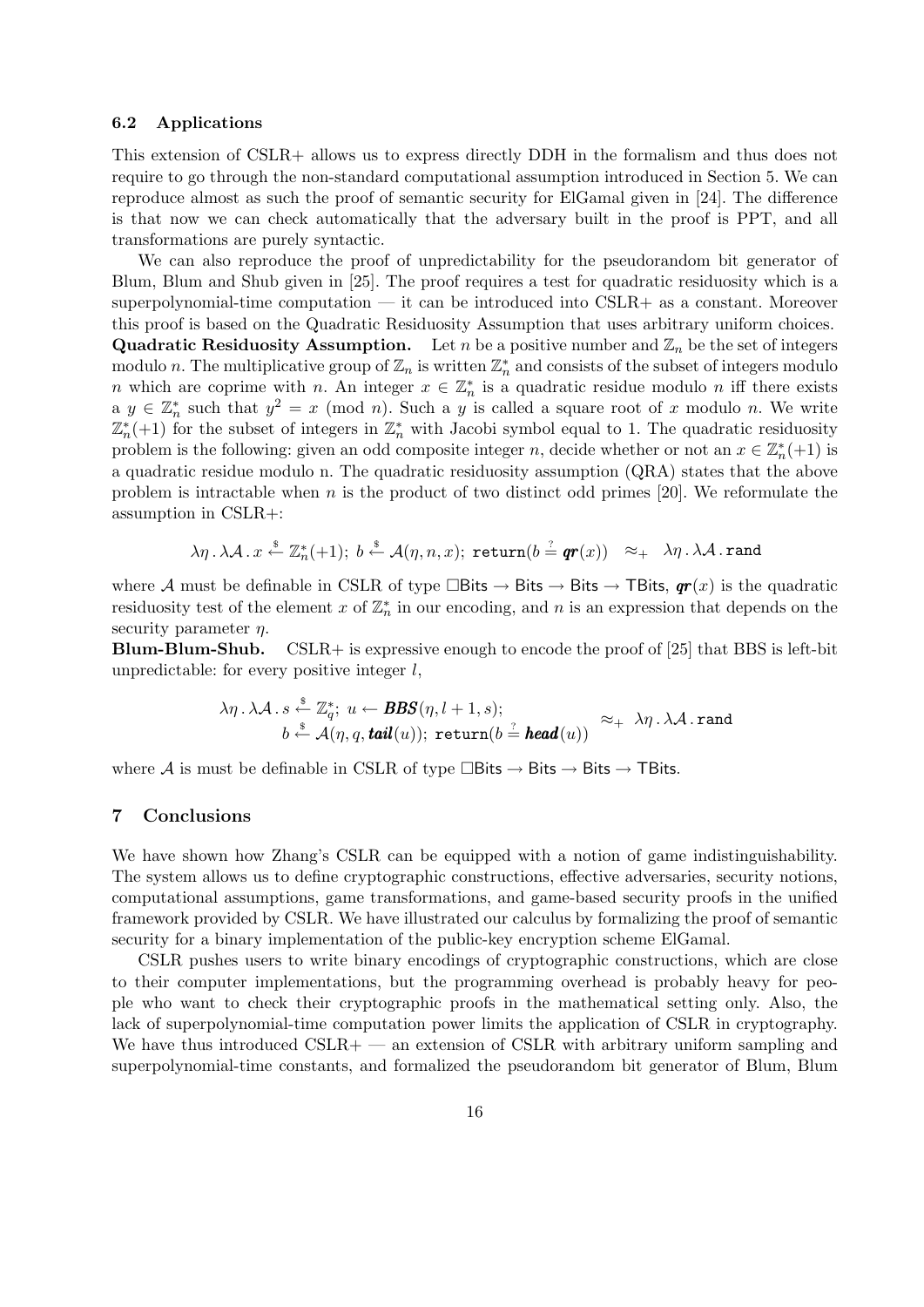and Shub with the related security definition and computational assumption. CSLR+ keeps the feature of characterizing PPT adversaries through typing in CSLR but allows users to write security games using a richer language, which is closer to the mathematical language and reduces the programming overhead. As a future work, it might be interesting to allow arbitrary types in CSLR+ because intermediate games might be easier to write without having to encode everything into bitstrings.

The most immediate direction for future work is to consider more complex examples. We could also consider an implementation of El-Gamal that would use BBS as a source for pseudorandom bits. Another possible direction would be to implement CSLR and CSLR+ (possibly in a proof assistant) and develop a library of reusable security definitions, assumptions and game transformations. This would help dealing with complex examples.

The notion of oracle is frequently used in cryptography and it is sometimes necessary for defining security notions. For instance, with symmetric keys, an encryption oracle allows the attacker to encrypt messages without knowing the key. The higher-order nature of CSLR makes it easy to define such oracles. As an example, we can define the notion of IND-CPA (indistinguishability under chosen plain-text attack) using encryption oracles: an encryption scheme ( $KG, Enc, Dec$ ) is said to be IND-CPA secure if

$$
\lambda \eta \cdot \lambda \mathcal{A} \cdot (pk, sk) \stackrel{\text{s}}{\leftarrow} \text{KG}(\eta); b \stackrel{\text{s}}{\leftarrow} \text{rand};
$$
\n
$$
O \leftarrow \lambda(m_0, m_1) \cdot \text{Enc}(\eta, m_b, pk); \approx \lambda \eta \cdot \lambda \mathcal{A} \cdot \text{rand}
$$
\n
$$
b' \stackrel{\text{s}}{\leftarrow} \mathcal{A}(\eta, pk, O);
$$
\n
$$
\text{return}(b \stackrel{\text{?}}{=} b')
$$

This is a CSLR reformulation of the definition from [5] (adapted for asymmetric encryption): the game first generates a pair of public and secret keys and a challenge bit b, then sets up a left-right encryption oracle which, upon receiving a pair of messages, will encrypt one of them (according to the challenge bit) using the public key and return the encrypted cipher-text; the public key is passed to the adversary, who is allowed to query the encryption oracle; in CSLR the oracle can be encoded as a function and passed to the adversary as an argument, just as the public key; the adversary then outputs its guess on the challenge b.

The exact relation between these different definitions of security notions remains to be clarified. It would be interesting to investigate how much CSLR can help dealing with oracles.

## References

- 1. R. Affeldt, D. Nowak, and K. Yamada. Certifying assembly with formal cryptographic proofs: the case of BBS. In Proceedings of the 9th International Workshop on Automated Verification of Critical Systems (AVoCS 2009). To appear.
- 2. M. Backes, M. Berg, and D. Unruh A formal language for cryptographic pseudocode. In Proceedings of the 15th International Conference on Logic for Programming, Artificial Intelligence and Reasoning (LPAR 2008), volume 5330 of Lecture Notes in Computer Science, pages 353–376. Springer.
- 3. G. Barthe, B. Grégoire, and S. Zanella Béguelin. Formal certification of code-based cryptographic proofs. In Proceedings of the 36th ACM SIGPLAN- SIGACT Symposium on Principles of Programming Languages (POPL 2009), pages 90–101. ACM Press.
- 4. S. Bellantoni and S. A. Cook. A new recursion-theoretic characterization of the polytime functions. In Computational Complexity, 2:97–110, 1992.
- 5. M. Bellare and C. Namprempre. Authenticated Encryption: Relations among Notions and Analysis of the Generic Composition Paradigm. Journal of Cryptology, 21:469–491, 2008.